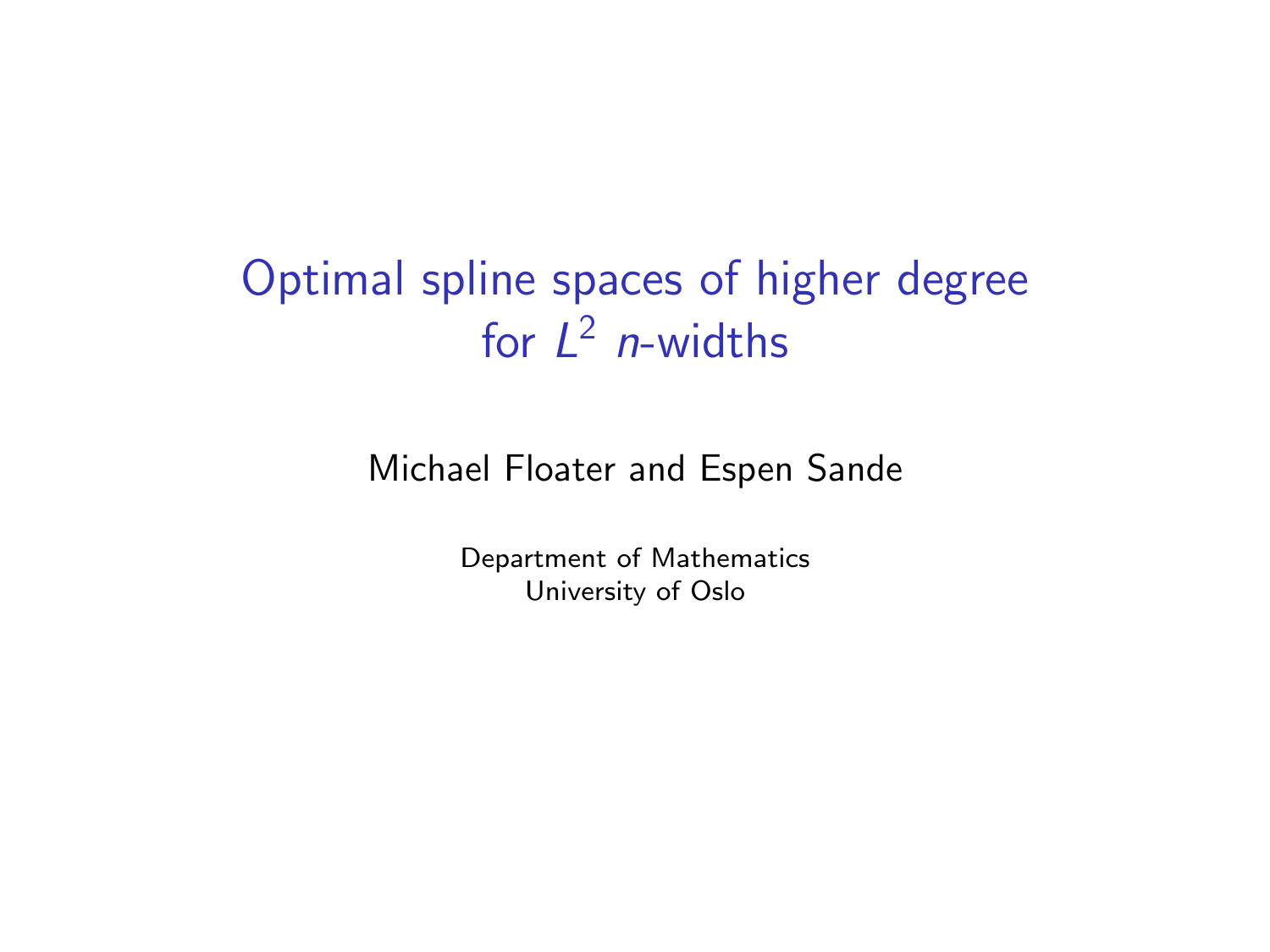# Kolmogorov n-widths

Consider the set of functions

$$
A^r:=\{u\in H^r(0,1):||u^{(r)}||\leq 1\},\
$$

with  $\|\cdot\|$  the  $L^2$  norm on  $(0, 1)$ .

Questions:

- 1. How well can we approximate functions in  $A<sup>r</sup>$  by functions from an *n*-dimensional subspace  $X_n$  of  $L^2(0,1)$ ?
- 2. Which spaces  $X_n$  are "optimal" for this?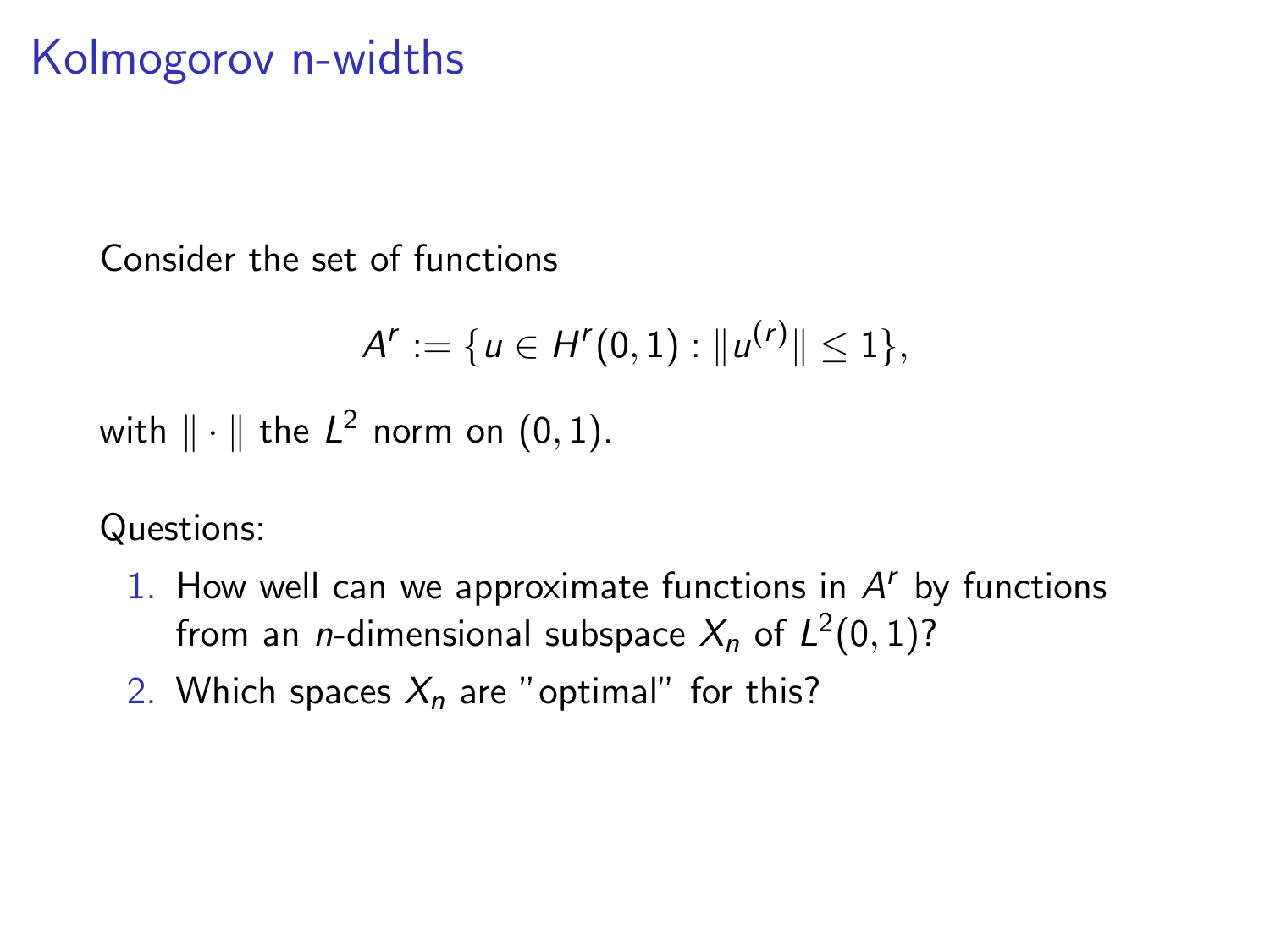For a given set of functions  $A\subset L^2$  and an *n*-dimensional subspace  $X_n \subset L^2$ , let

$$
E(A, X_n) = \sup_{u \in A} \inf_{v \in X_n} ||u - v||
$$

be the distance to A from  $X_n$ .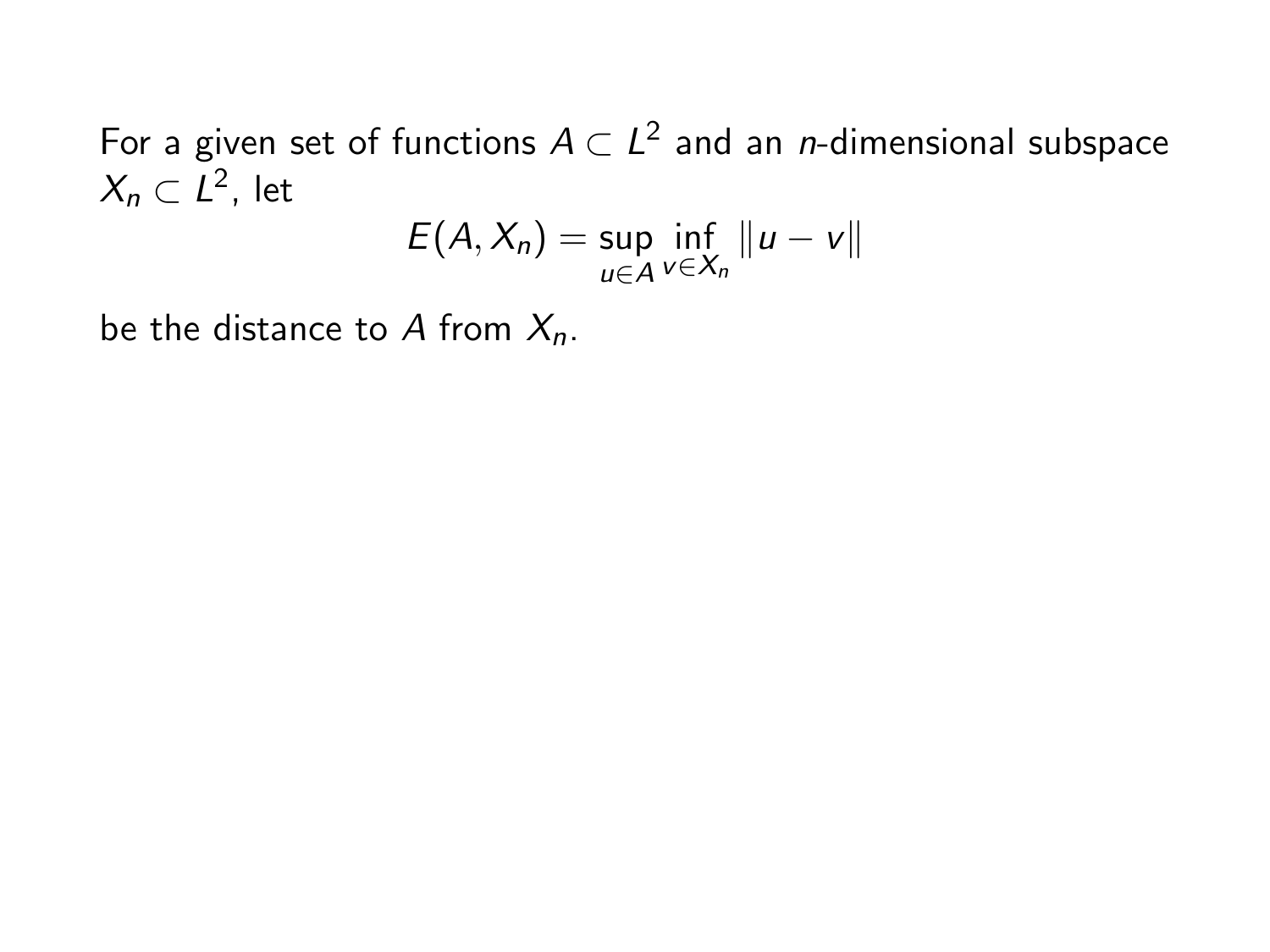For a given set of functions  $A\subset L^2$  and an *n*-dimensional subspace  $X_n \subset L^2$ , let

$$
E(A, X_n) = \sup_{u \in A} \inf_{v \in X_n} ||u - v||
$$

be the distance to A from  $X_n$ .

Then the Kolmogorov n-width of A is defined by

$$
d_n(A) = \inf_{X_n} E(A, X_n).
$$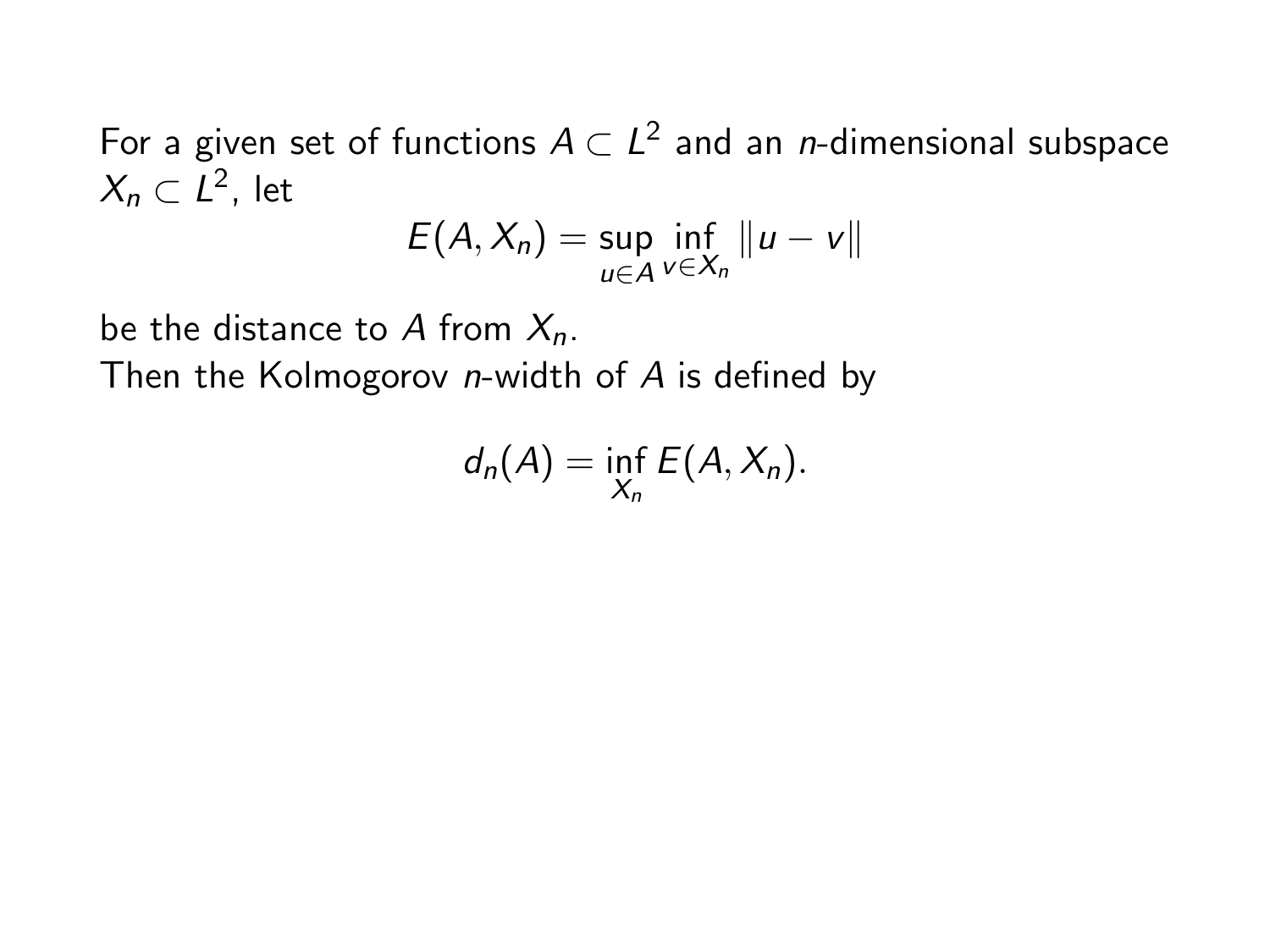For a given set of functions  $A\subset L^2$  and an *n*-dimensional subspace  $X_n \subset L^2$ , let

$$
E(A, X_n) = \sup_{u \in A} \inf_{v \in X_n} ||u - v||
$$

be the distance to A from  $X_n$ .

Then the Kolmogorov *n*-width of A is defined by

$$
d_n(A) = \inf_{X_n} E(A, X_n).
$$

A subspace  $X_n$  is called an optimal subspace for A provided that

$$
d_n(A)=E(A,X_n).
$$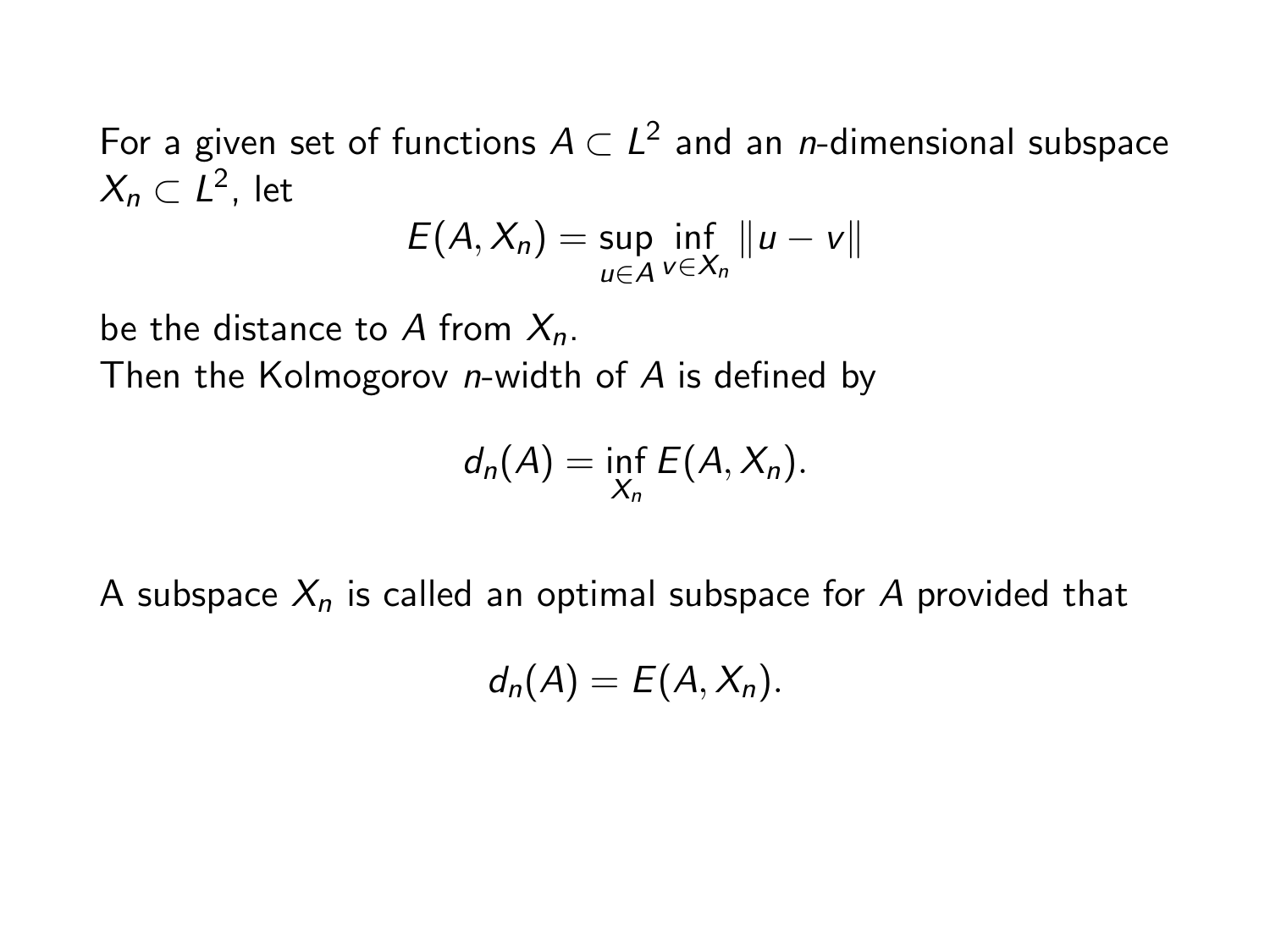# Application

# If  $A = A^r$ ,  $||u - P_n u|| \leq C ||u^{(r)}||,$ where  $P_n$  is the orthogonal projection of  $L^2(0,1)$  onto  $X_n$  and  $C = E(A^r, X_n).$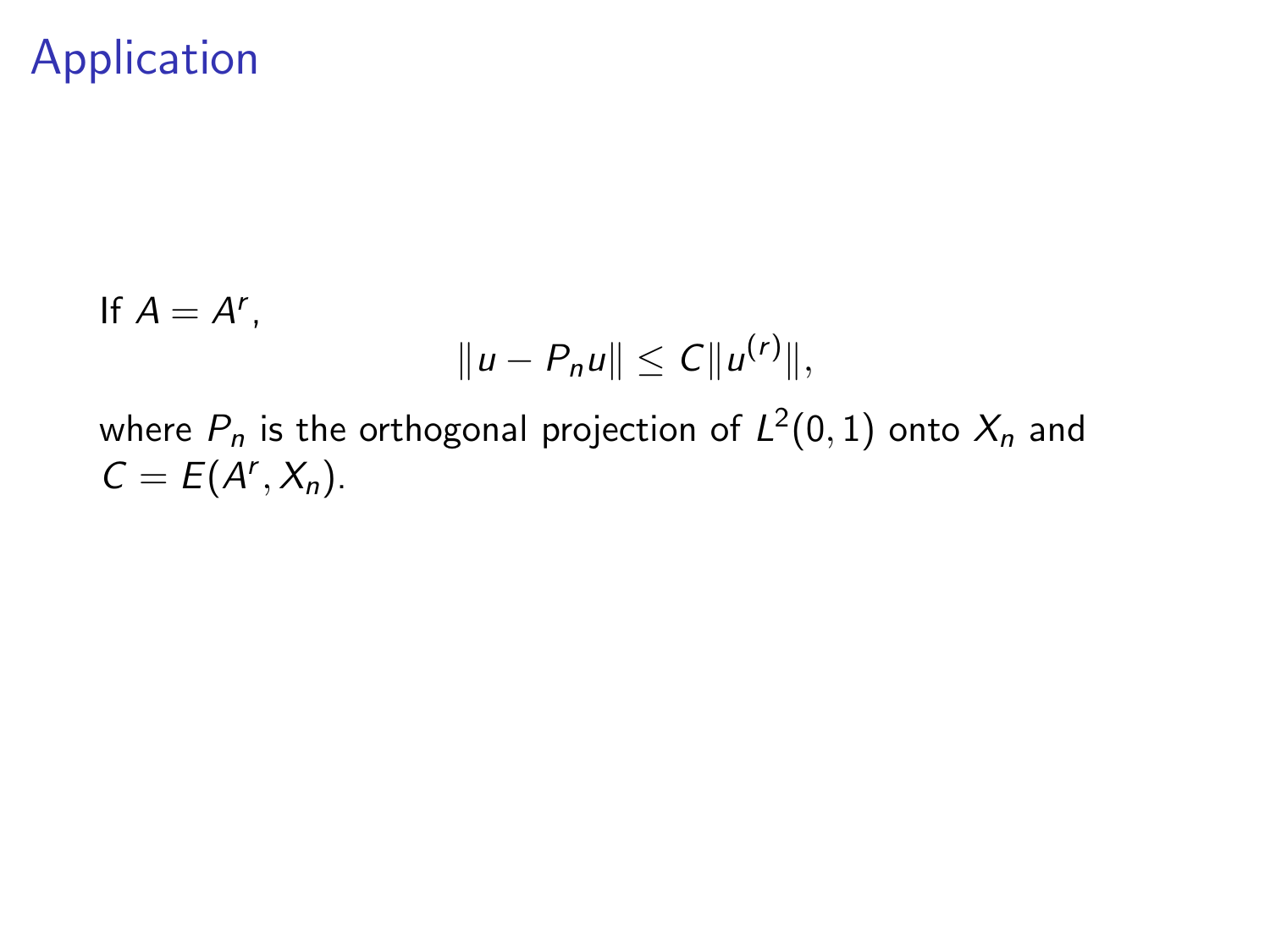# Application

# If  $A = A^r$ ,  $||u - P_n u|| \leq C ||u^{(r)}||,$ where  $P_n$  is the orthogonal projection of  $L^2(0,1)$  onto  $X_n$  and  $C = E(A^r, X_n).$

If  $X_n$  is an optimal subspace then  $C = d_n(A^r)$ , the best possible (least) constant.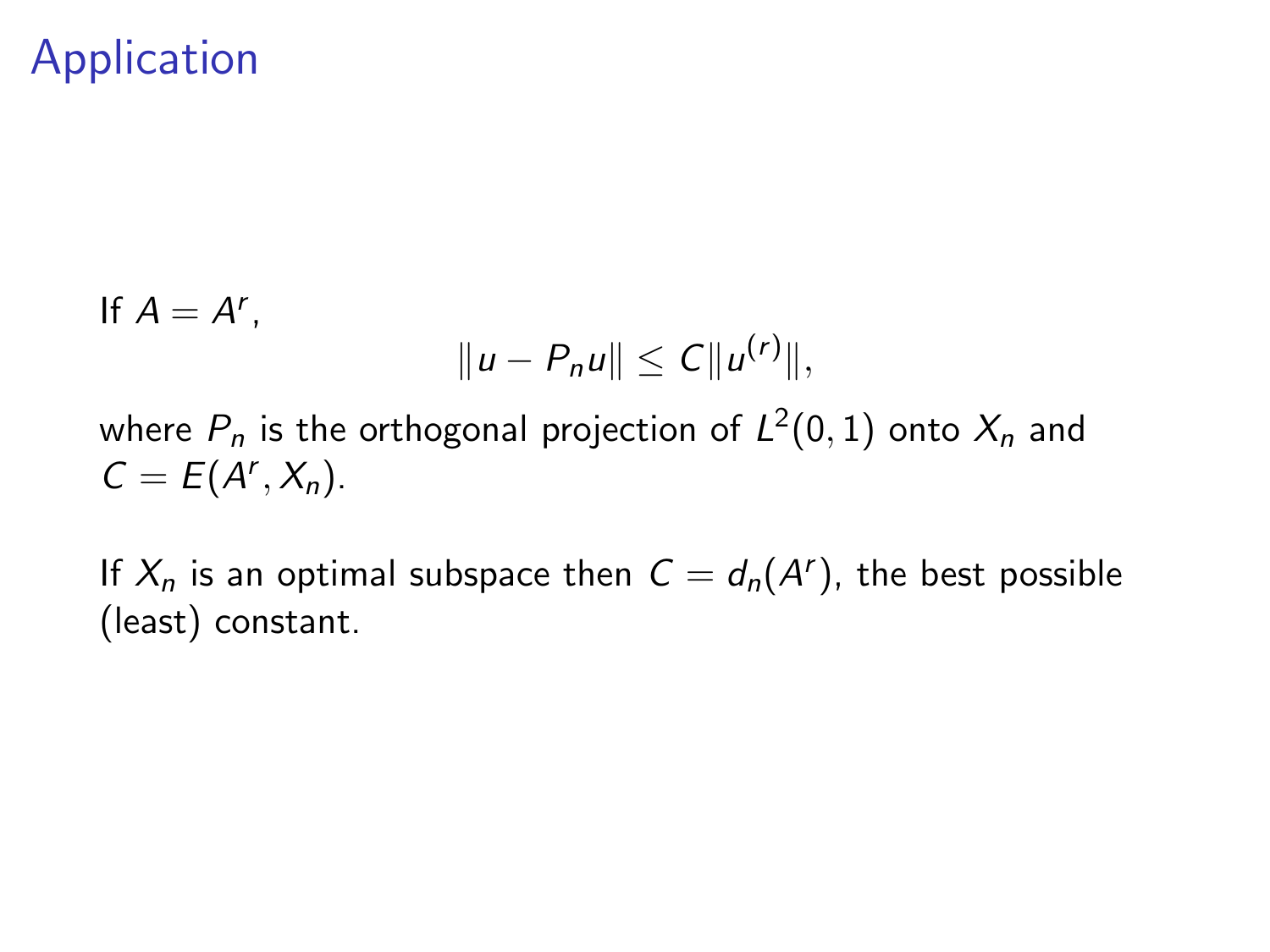# Kolmogorov

#### Kolmogorov (1936) showed that

$$
d_n(A^1)=\frac{1}{n\pi},
$$

and that an optimal subspace is

$$
X_n^0 = [1, \cos \pi x, \cos 2\pi x, \ldots, \cos(n-1)\pi x].
$$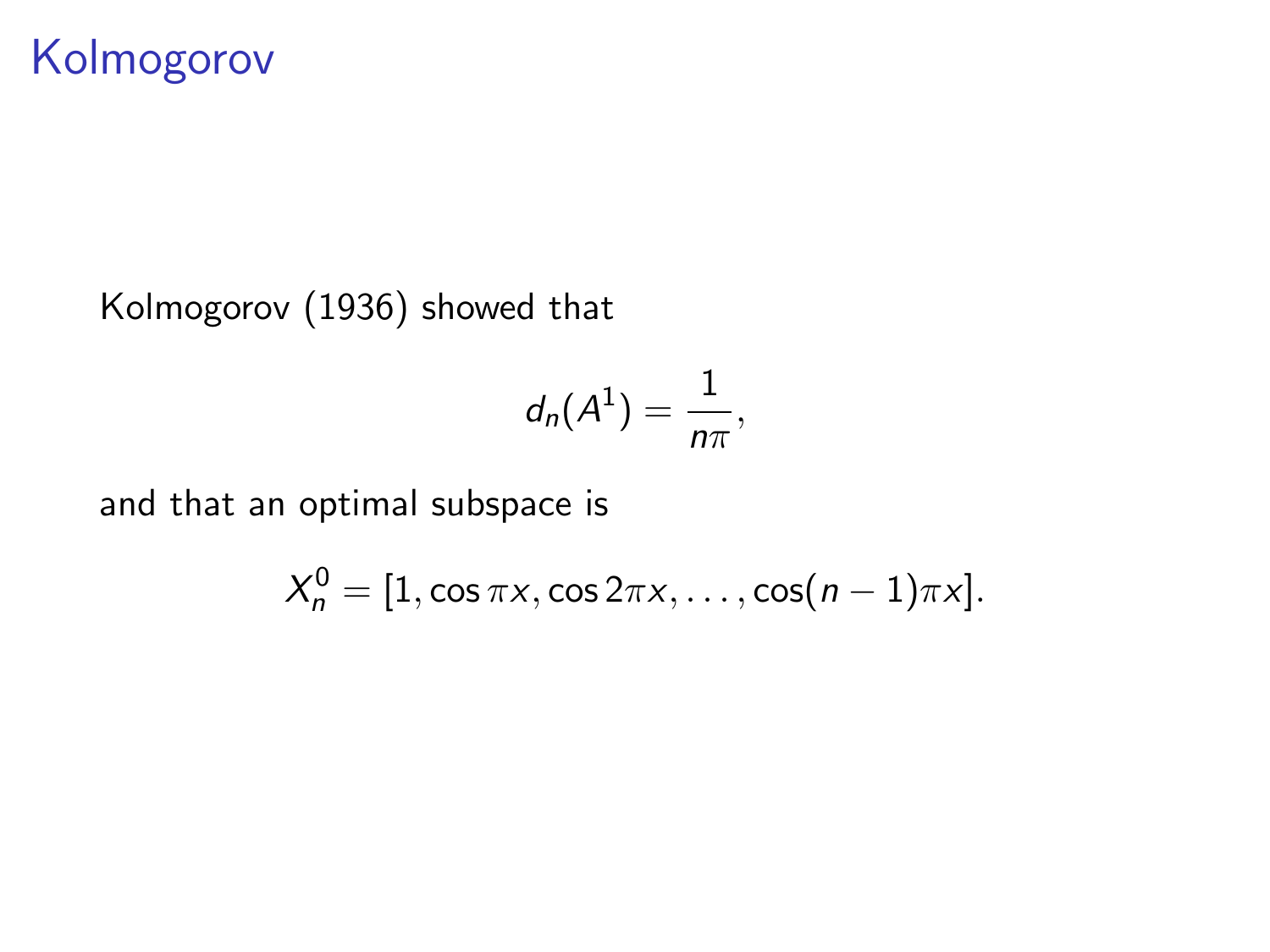## Melkman and Micchelli

Melkman and Micchelli (1978) showed that  $\mathcal{A}^1$  has two further optimal subspaces, both of which are spaces of splines. For degree d and knot vector

$$
0 = \tau_0 < \tau_1 < \cdots < \tau_n < \tau_{n+1} = 1
$$

let

$$
S_{d,\tau}:=\{s\in C^{d-1}[0,1]:|s|_{[\tau_j,\tau_{j+1}]}\in\Pi_d,\;\;j=0,1,\ldots,n\}.
$$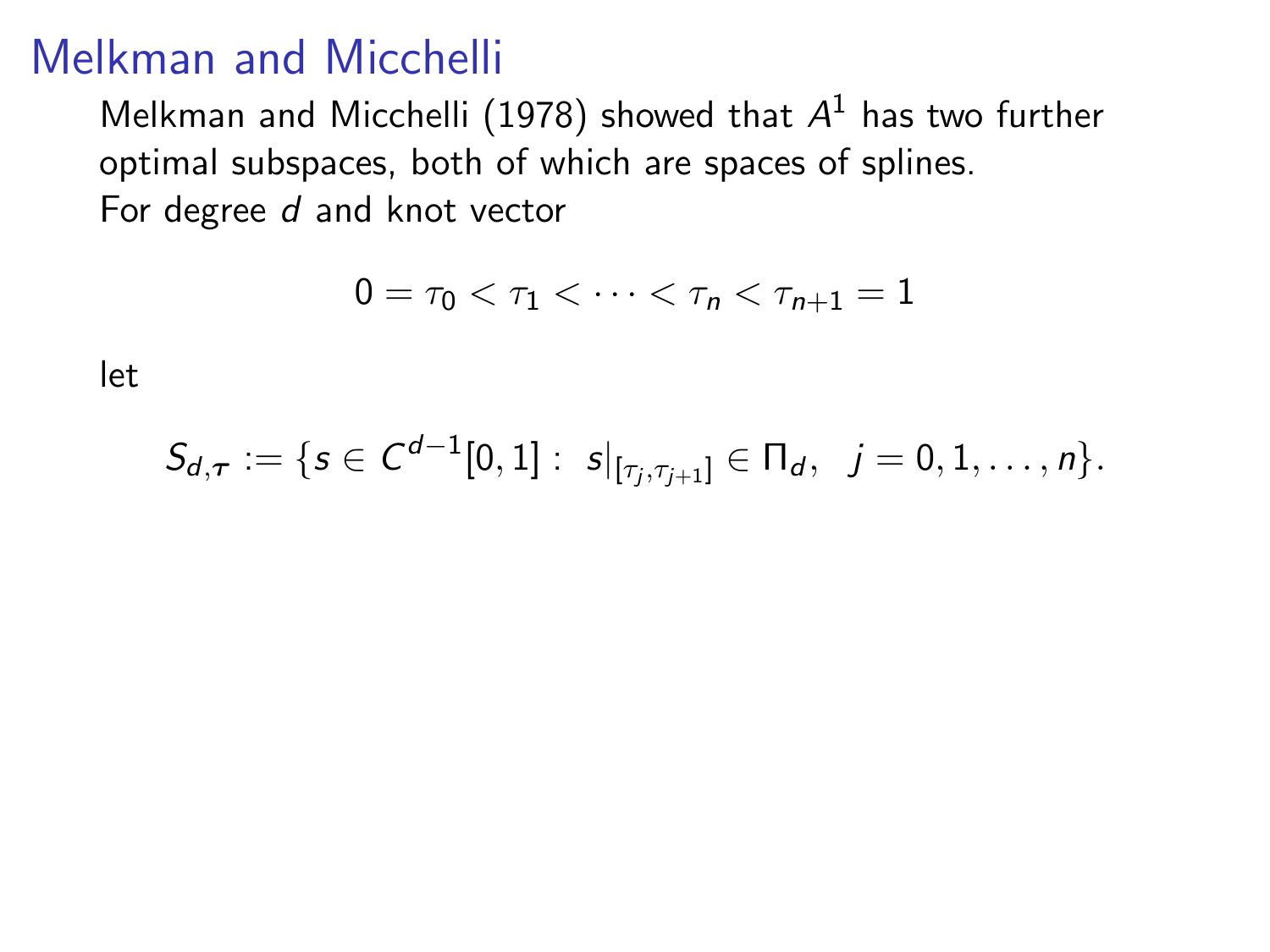## Melkman and Micchelli

Melkman and Micchelli (1978) showed that  $\mathcal{A}^1$  has two further optimal subspaces, both of which are spaces of splines. For degree d and knot vector

$$
0 = \tau_0 < \tau_1 < \cdots < \tau_n < \tau_{n+1} = 1
$$

let

$$
S_{d,\tau} := \{ s \in C^{d-1}[0,1] : s|_{[\tau_j, \tau_{j+1}]} \in \Pi_d, \ \ j = 0, 1, \dots, n \}.
$$
  
Let  $\xi_j = j/n, j = 0, 1, \dots, n$ . Then  

$$
X_n^1 = S_{0,\xi}
$$

is an optimal subspace for  $A^1$ .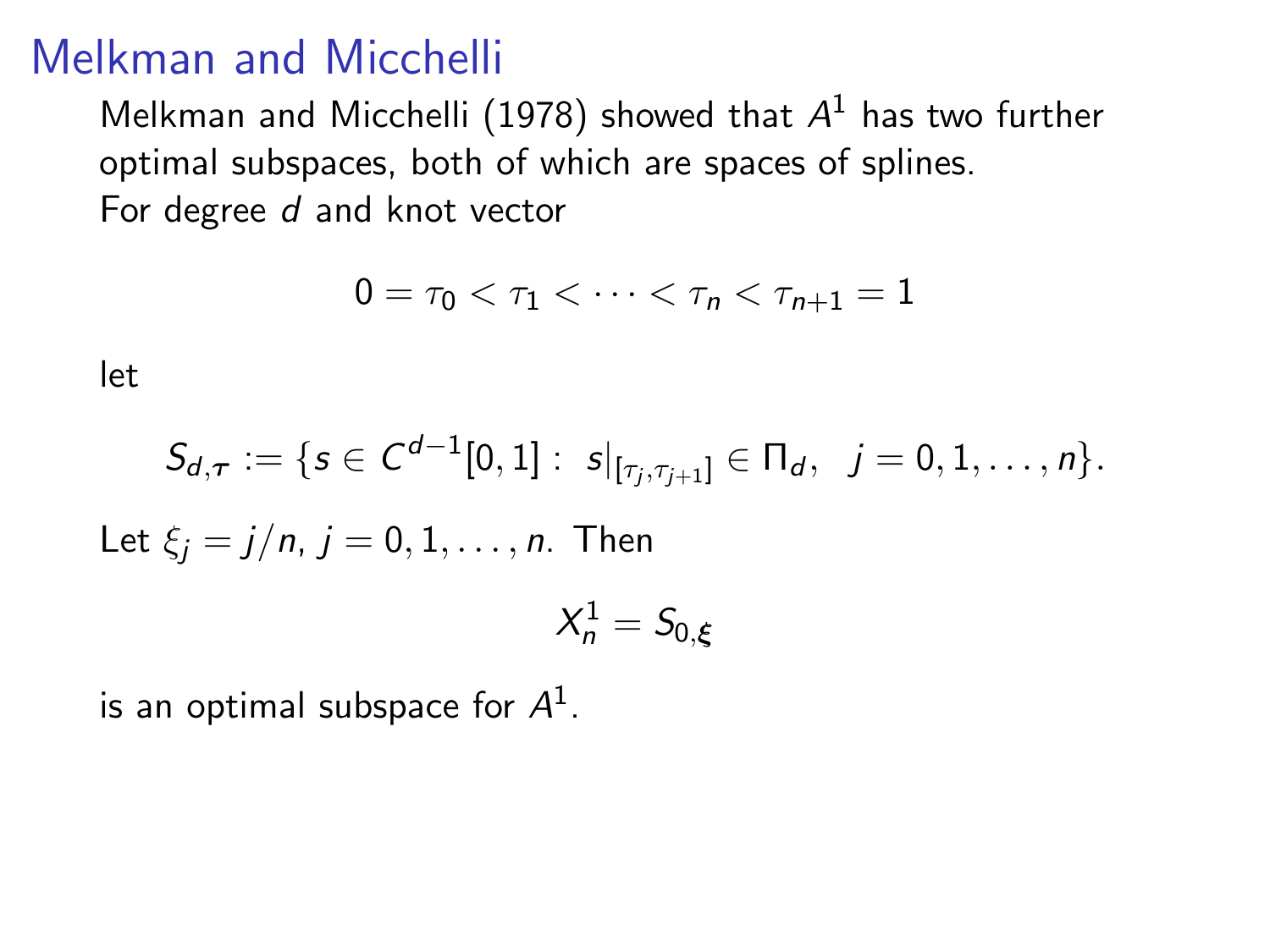### Melkman and Micchelli

Melkman and Micchelli (1978) showed that  $\mathcal{A}^1$  has two further optimal subspaces, both of which are spaces of splines. For degree d and knot vector

$$
0 = \tau_0 < \tau_1 < \cdots < \tau_n < \tau_{n+1} = 1
$$

let

$$
S_{d,\tau} := \{ s \in C^{d-1}[0,1]: s|_{[\tau_j,\tau_{j+1}]} \in \Pi_d, \ \ j=0,1,\ldots,n \}.
$$
  
Let  $\xi_j = j/n, j = 0,1,\ldots,n$ . Then

$$
\mathop \chi \nolimits_n^1 = \mathop S\nolimits_{0,\xi}
$$

is an optimal subspace for  $A^1$ . Further, let  $\eta_j=(2j-1)/(2n)$ ,  $j = 1, \ldots, n$ , and let  $\eta_0 = 0$  and  $\eta_{n+1} = 1$ . Then

$$
X_n^2 = \{s \in S_{1,\eta}: s'(0) = s'(1) = 0\}
$$

is another optimal subspace for  $A^1$ .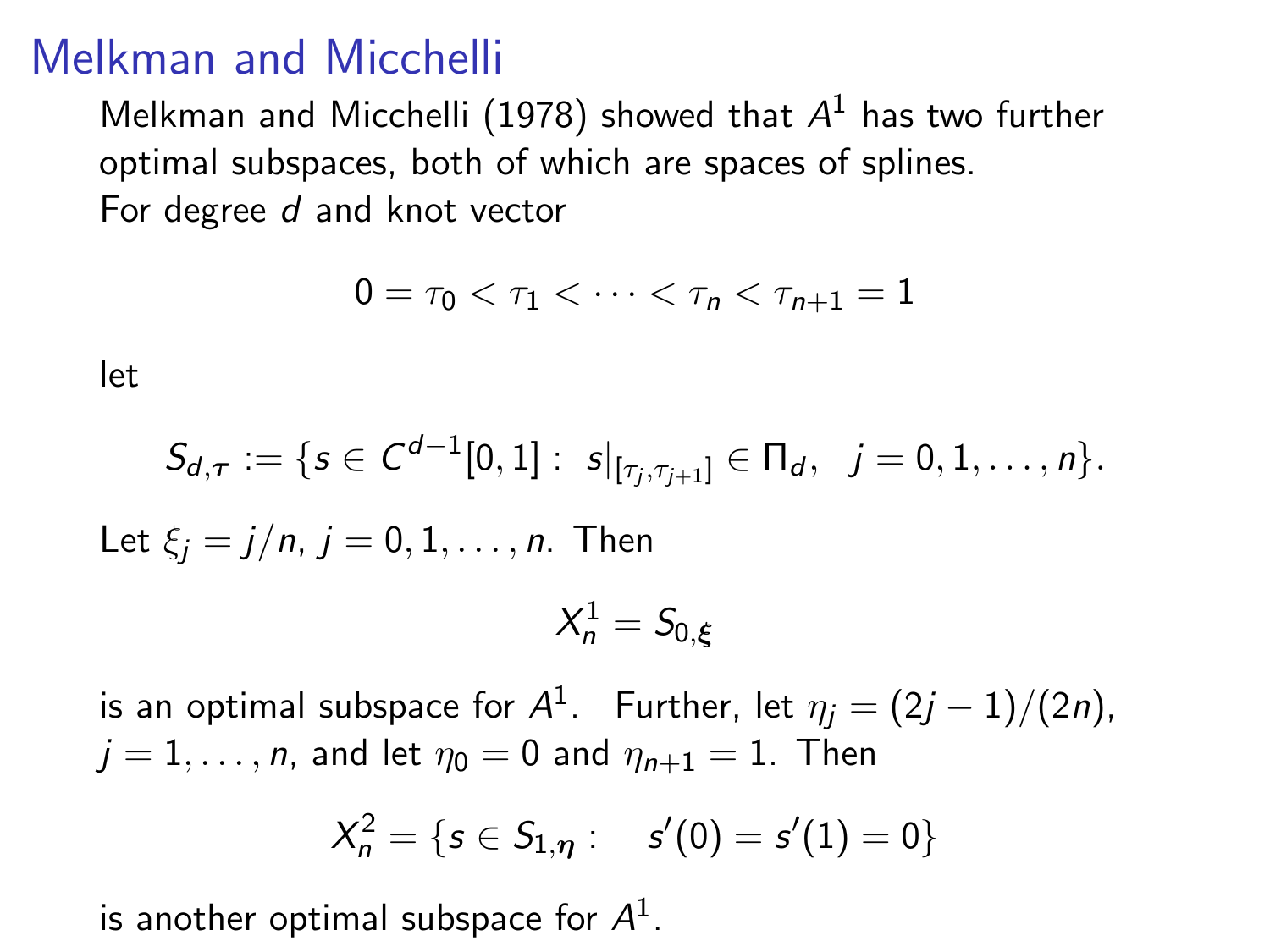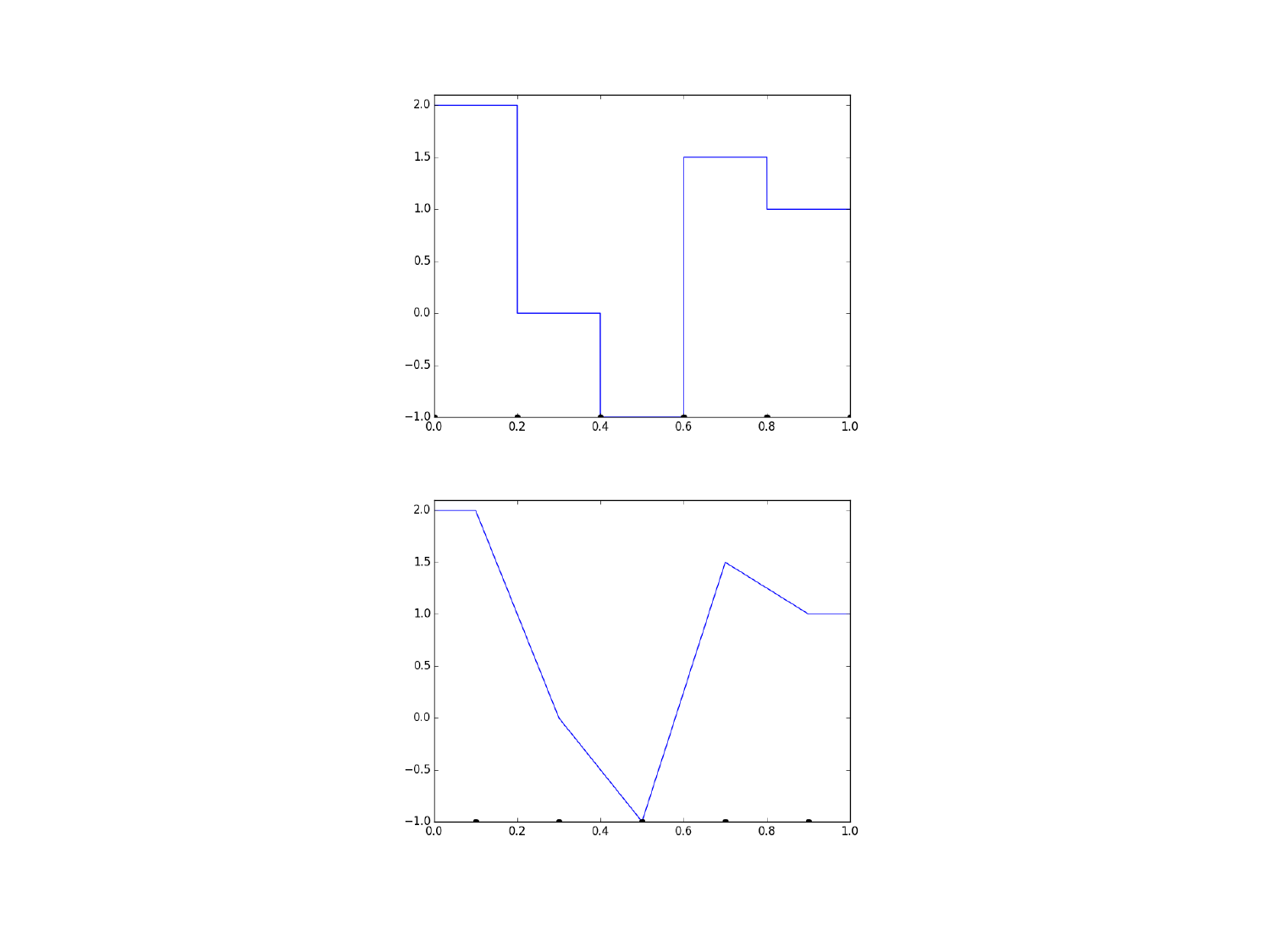Conjectures of Evans et al.

#### In

▶ J. A. Evans, Y. Bazilevs, I. Babuska, and T. J. R. Hughes (2009), n-Widths, sup-infs, and optimality ratios for the k-version of the isogeometric finite element method,

n-widths and optimal subspaces were studied in order to assess the approximation properties of splines for use in finite element methods.

Their numerical tests suggest that for (e.g.)  $A^1$ , there may exist optimal spline subspaces of degrees higher than 1.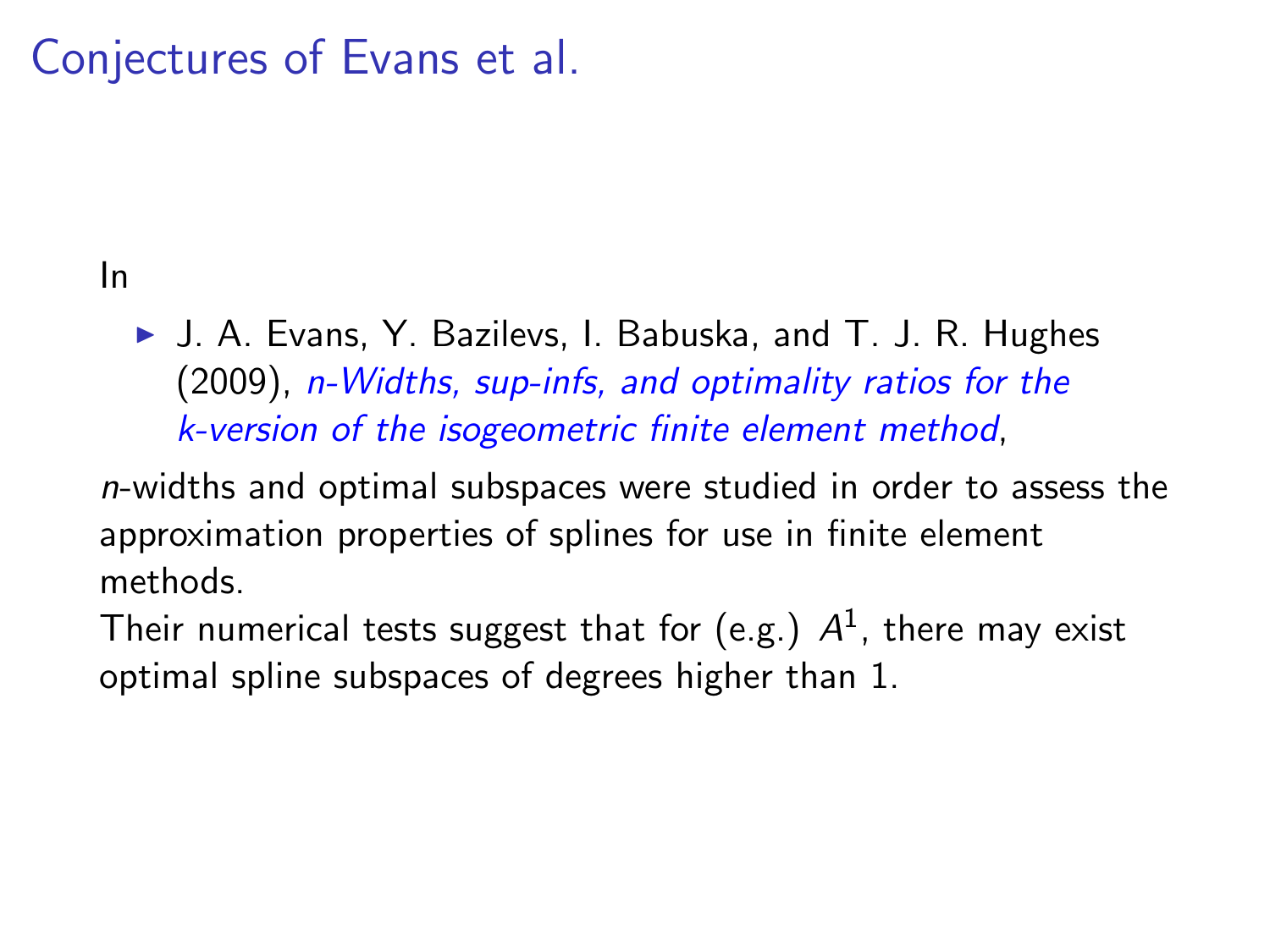### Our results

For  $A<sup>1</sup>$  the following spline spaces are optimal:

$$
\begin{aligned}\nX_n^1 &= S_{0,\xi}, \\
X_n^2 &= \{s \in S_{1,\eta} : s'(0) = s'(1) = 0\}, \\
X_n^3 &= \{s \in S_{2,\xi} : s'(0) = s'(1) = 0\}, \\
X_n^4 &= \{s \in S_{3,\eta} : s'(0) = s'(1) = 0, \ s'''(0) = s'''(1) = 0\}, \\
X_n^5 &= \{s \in S_{4,\xi} : s'(0) = s'(1) = 0, \ s'''(0) = s'''(1) = 0\}, \\
X_n^6 &= \dots\n\end{aligned}
$$

For  $A^r$ , there are optimal spline spaces of degrees  $r-1$ ,  $2r-1$ ,  $3r-1$ , ..., but the knots are no longer uniform.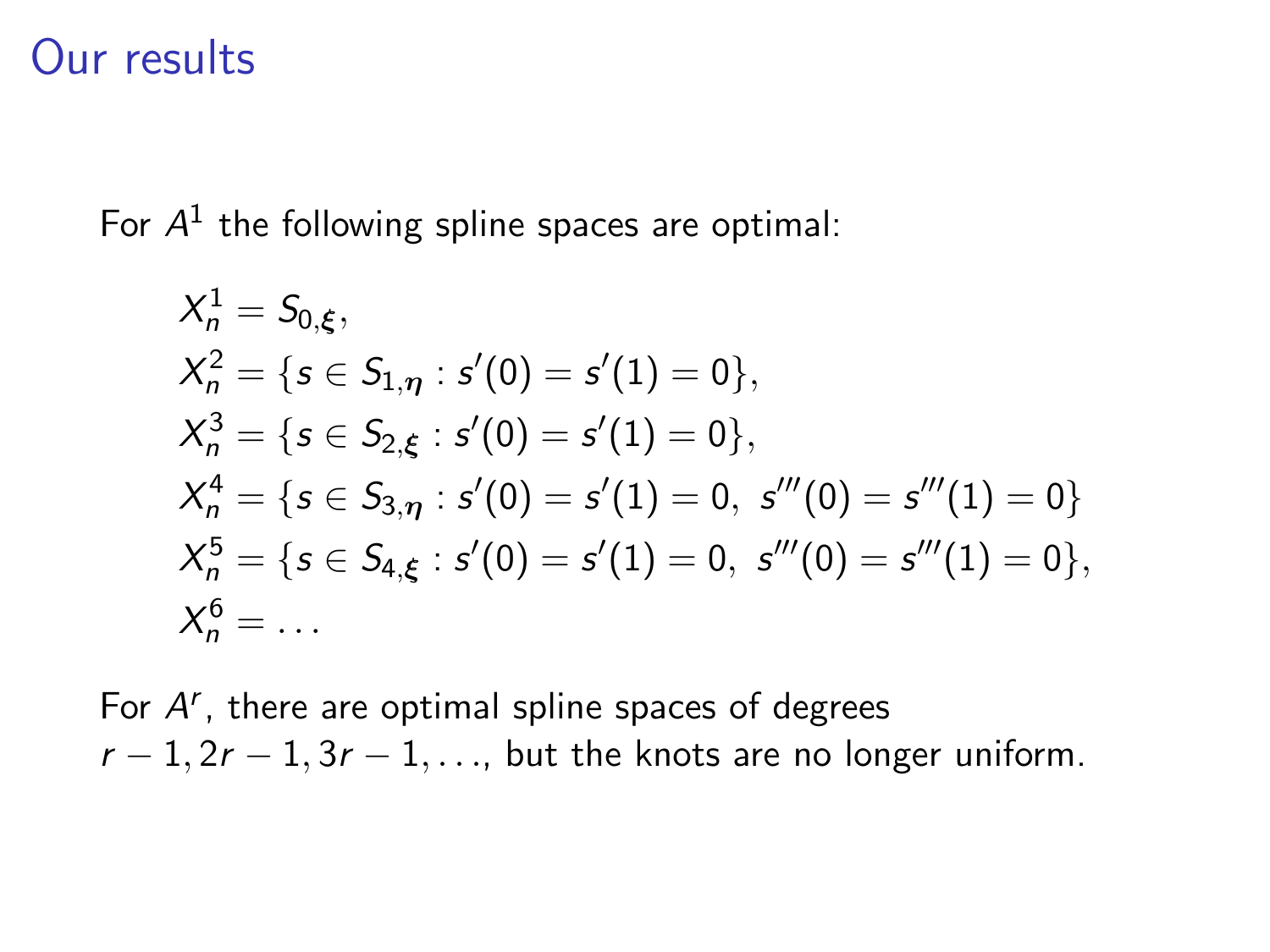# Kernels

The basic idea is to express  $A<sup>r</sup>$  as

$$
A^{r} = \left\{ \sum_{i=0}^{r-1} a_{i} x^{i} + Kf(x) : a_{i} \in \mathbb{R}, \|f\| \leq 1 \right\}
$$

where

$$
Kf(x) = \frac{1}{(r-1)!} \int_0^x (x-y)^{r-1} f(y) \, dy = \int_0^1 K(x,y) f(y) \, dy,
$$

with

$$
K(x,y) = \frac{1}{(r-1)!}(x-y)^{r-1}_{+}.
$$

We then study properties of the kernel  $K(x, y)$ .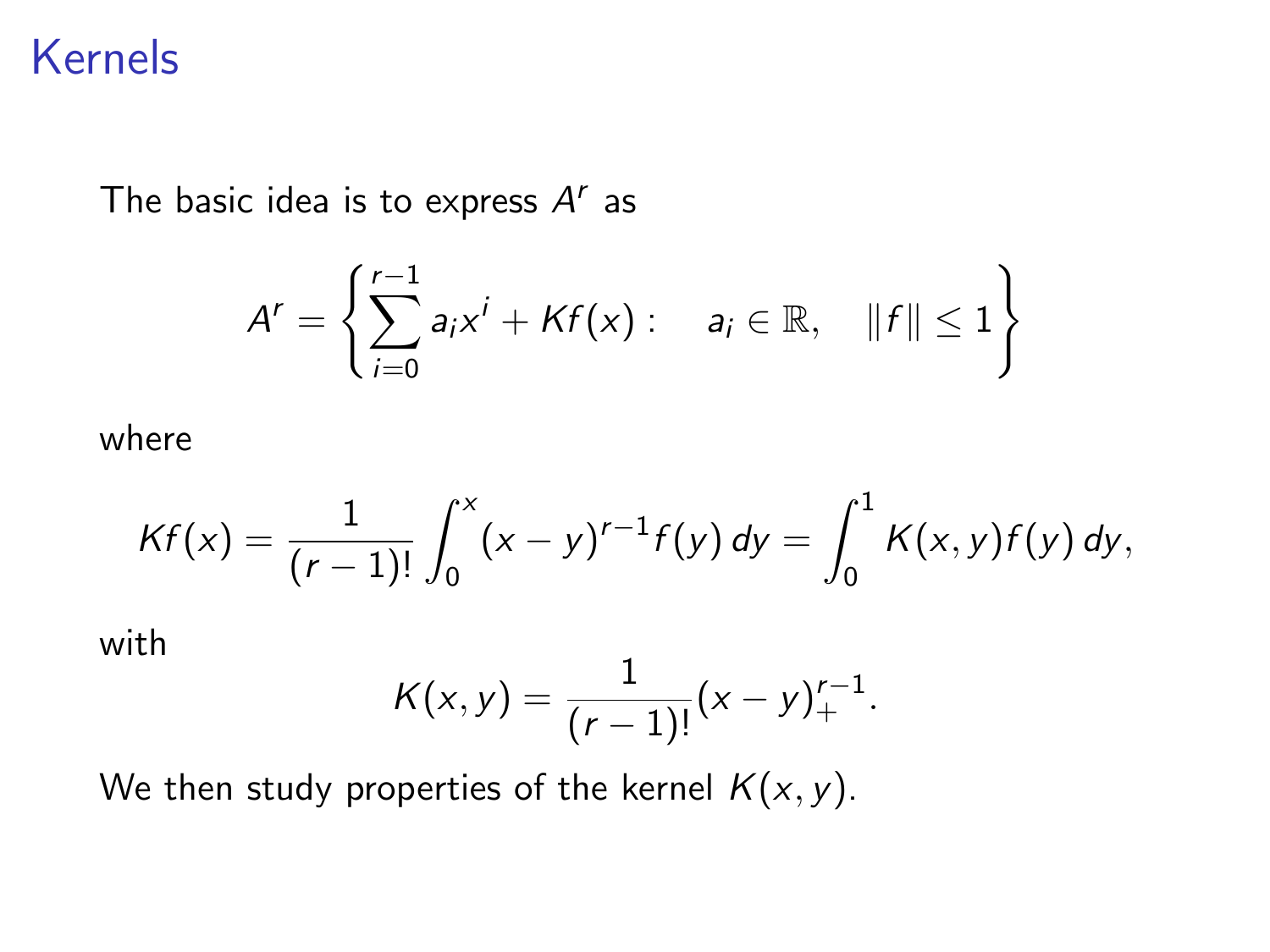# Simplification

The analysis is easier for A of the form

<span id="page-15-0"></span>
$$
A = \{ Kf : \|f\| \le 1 \}. \tag{1}
$$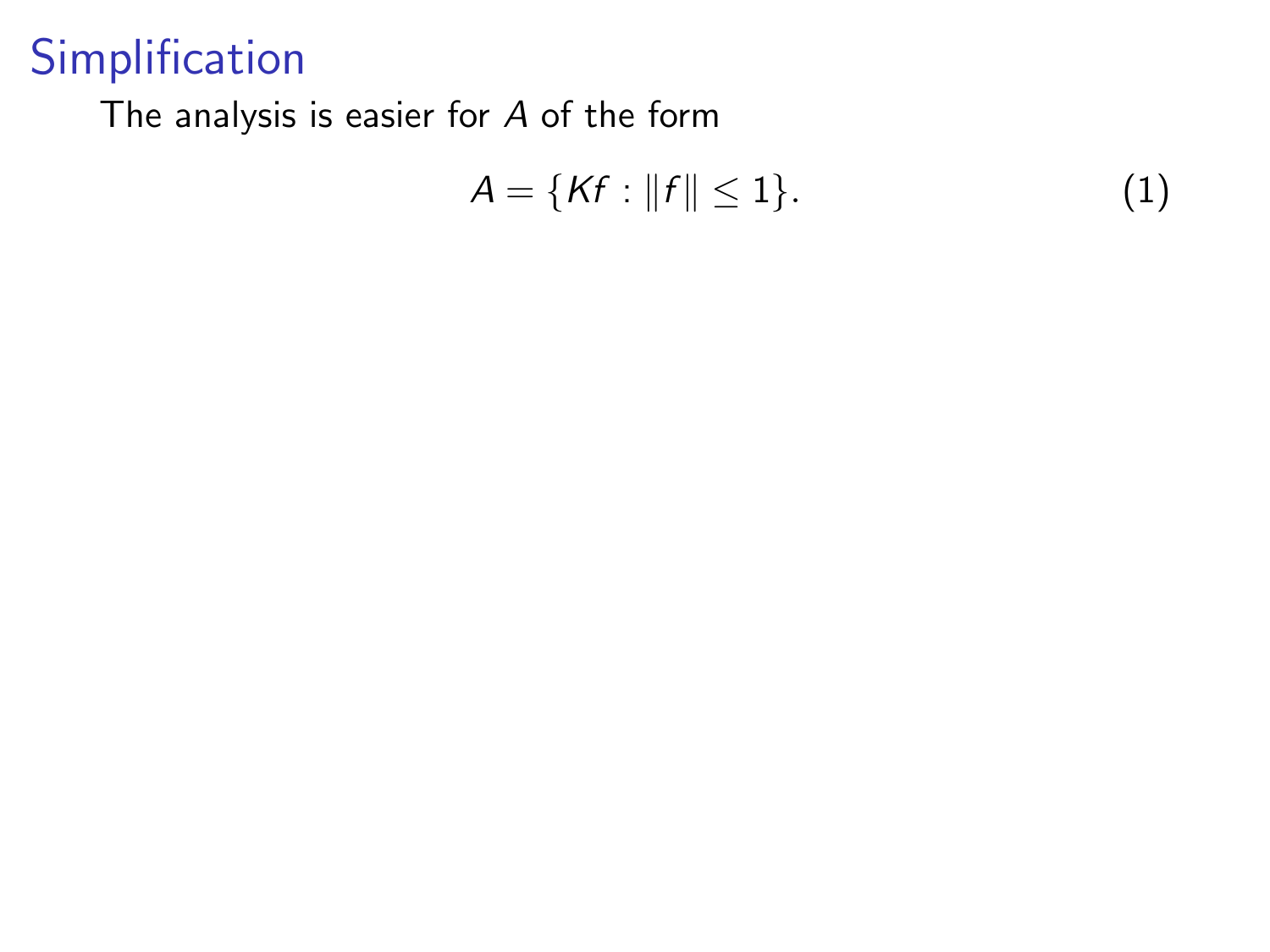### **Simplification**

The analysis is easier for A of the form

$$
A = \{ Kf : \|f\| \le 1 \}. \tag{1}
$$

Example

 $A_0^2 = \{u \in H^2(0,1): \quad ||u''|| \le 1, \quad u(0) = u(1) = 0\}$ 

can be expressed as [\(1\)](#page-15-0) with

$$
Kf(x) = \int_0^1 K(x,y)f(y) dy,
$$

and

$$
K(x,y) = \begin{cases} x(1-y) & x \leq y, \\ y(1-x) & x \geq y, \end{cases}
$$

since  $K(x, y)$  is the Green's function for the b.v.p.

$$
-u'' = f, \quad u(0) = u(1) = 0.
$$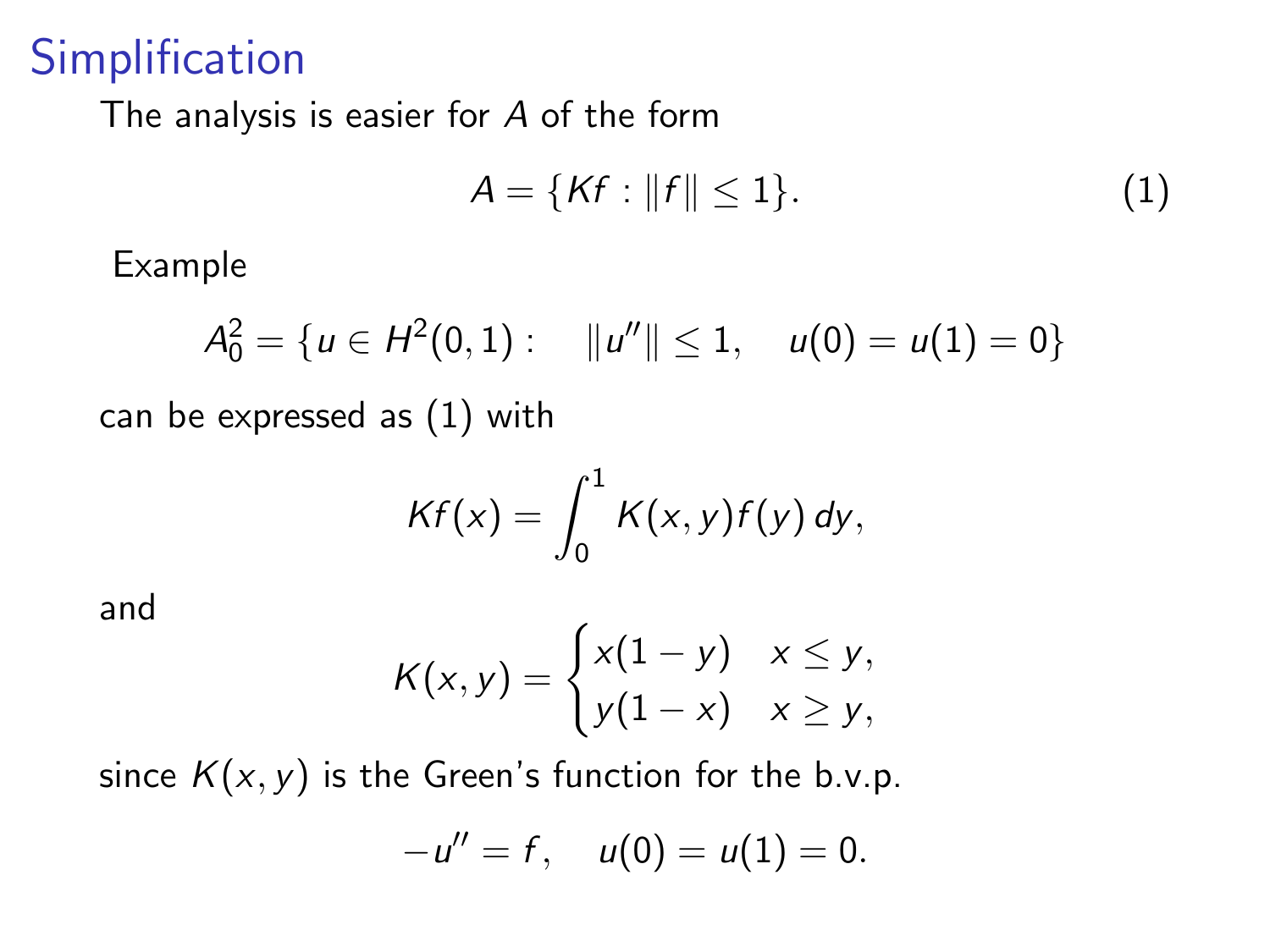# Eigenvalues and eigenfunctions

We denote by  $K^*$  the adjoint of the operator  $K$ , defined by

$$
(f, K^*g) = (Kf, g),
$$

where  $(\cdot,\cdot)$  is the inner product in  $L^2(0,1).$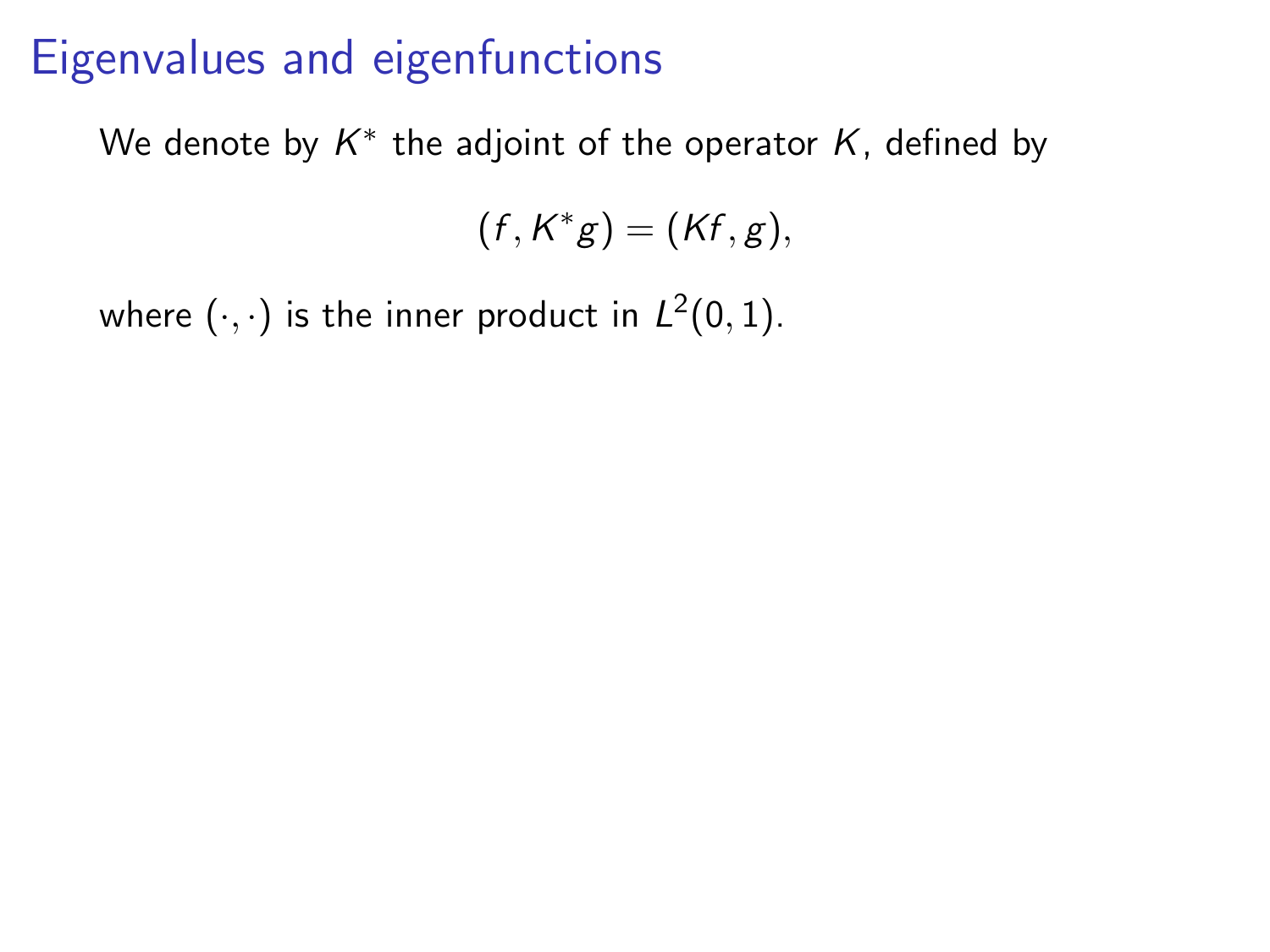# Eigenvalues and eigenfunctions

We denote by  $K^*$  the adjoint of the operator  $K$ , defined by

$$
(f, K^*g) = (Kf, g),
$$

where  $(\cdot,\cdot)$  is the inner product in  $L^2(0,1)$ . The operator  $\mathsf{K}^*\mathsf{K},$ being symmetric and positive semi-definite, has eigenvalues

$$
\lambda_1\geq \lambda_2\geq \cdots \geq \lambda_n\geq \cdots \geq 0,
$$

and corresponding orthogonal eigenfunctions

$$
K^*K\phi_n=\lambda_n\phi_n, \qquad n=1,2,\ldots.
$$

If we further define  $\psi_n = K \phi_n$ , then

$$
KK^*\psi_n = \lambda_n \psi_n, \qquad n = 1, 2, \ldots,
$$

and the  $\psi_n$  are also orthogonal.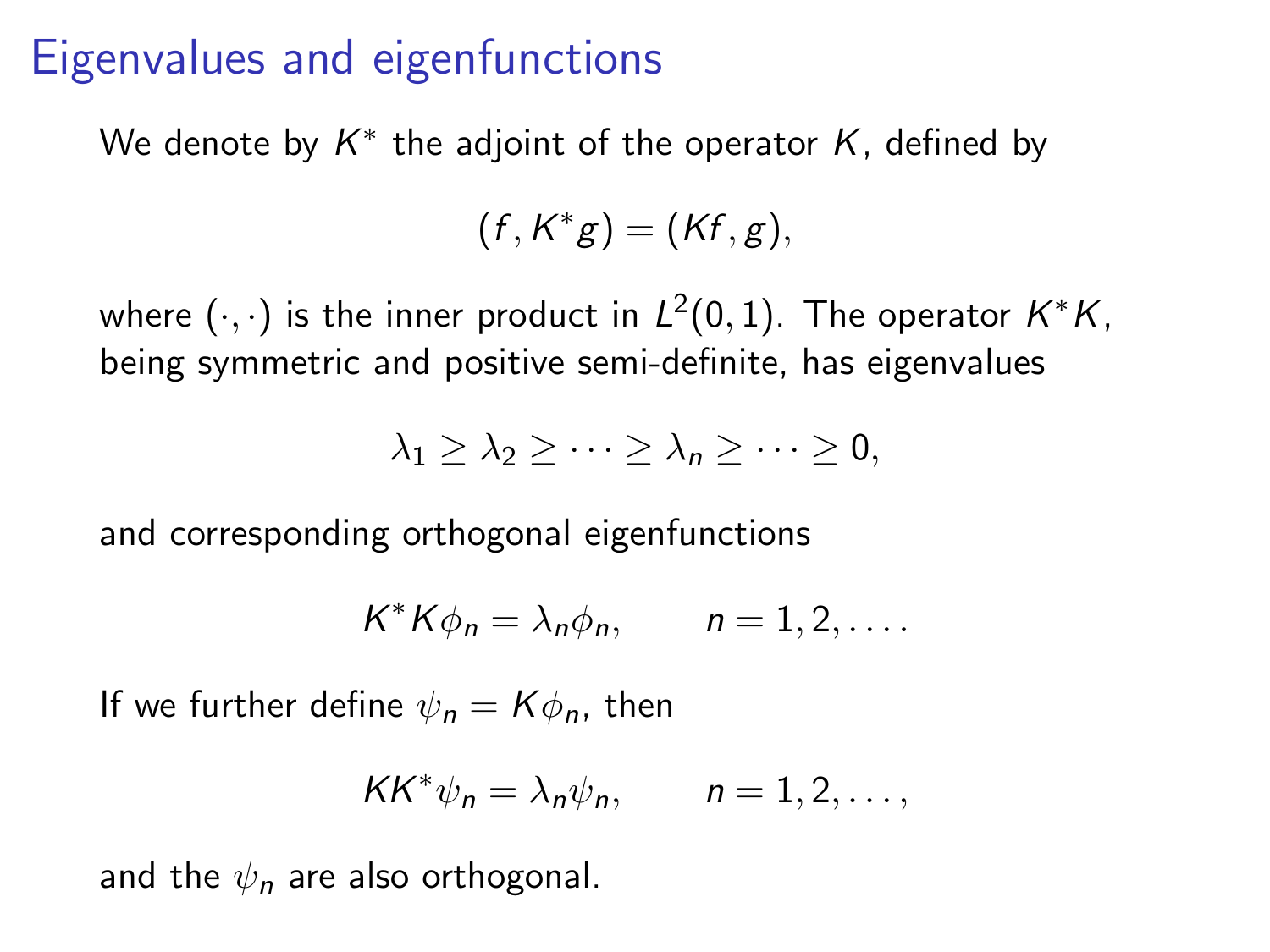# n-width and first optimal subspace

By 'duality'

$$
\inf_{v\in X_n}||u-v||=\sup_{v\perp X_n}\frac{(u,v)}{||v||},
$$

which leads to

$$
E(A, X_n) = \sup_{\substack{\|v\| \leq 1 \\ v \perp X_n}} (KK^*v, v)^{1/2}.
$$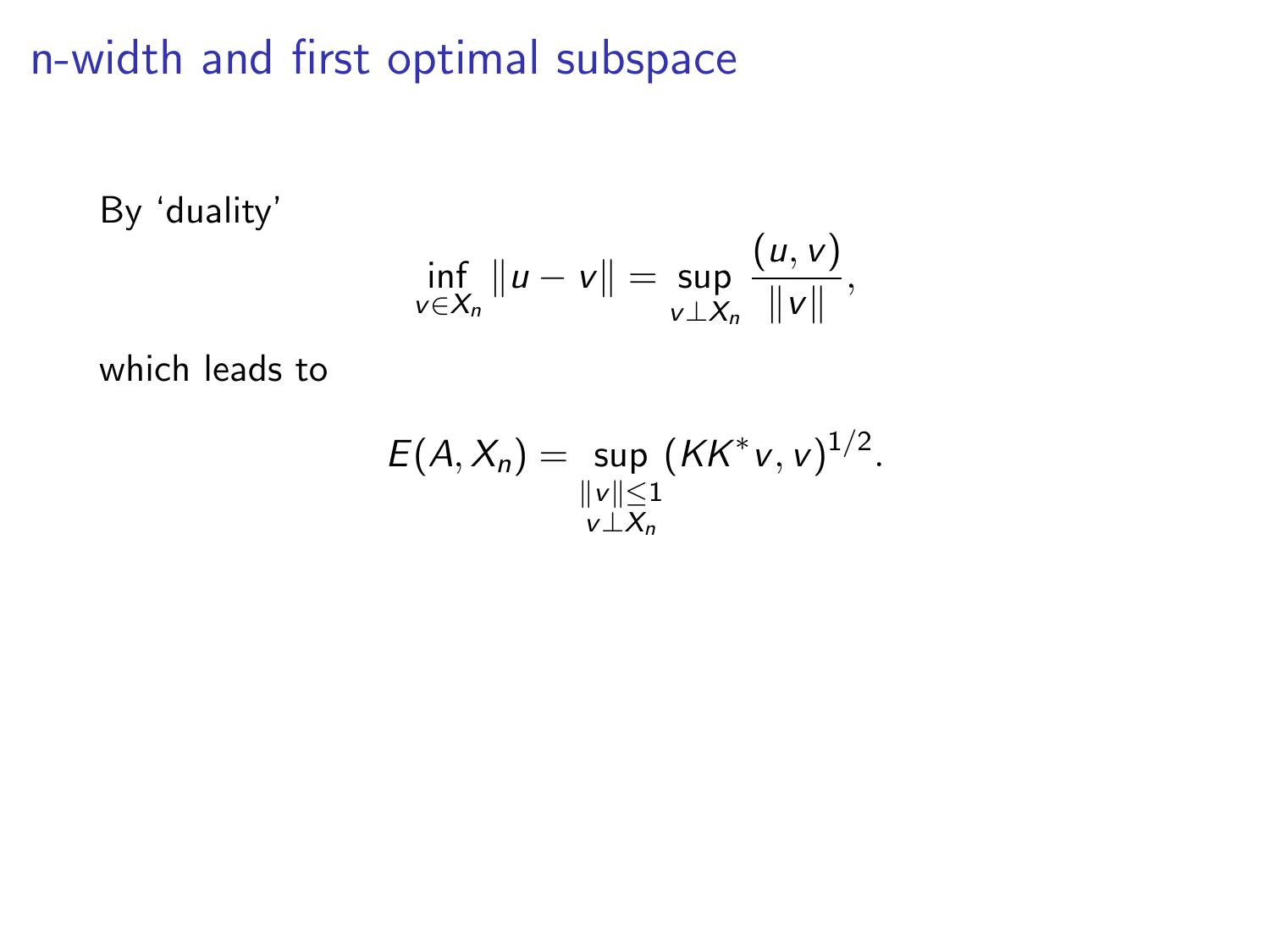# n-width and first optimal subspace

By 'duality'

$$
\inf_{v\in X_n}||u-v||=\sup_{v\perp X_n}\frac{(u,v)}{||v||},
$$

which leads to

$$
E(A, X_n) = \sup_{\substack{\|v\| \leq 1 \\ v \perp X_n}} (KK^*v, v)^{1/2}.
$$

Taking the infimum of this over all *n*-dimensional subspaces  $X_n$ one obtains (Pinkus (1985)):

Theorem

$$
d_n(A) = \lambda_{n+1}^{1/2}
$$
 and  $X_n^0 = [\psi_1, \dots, \psi_n]$  is an optimal subspace for A.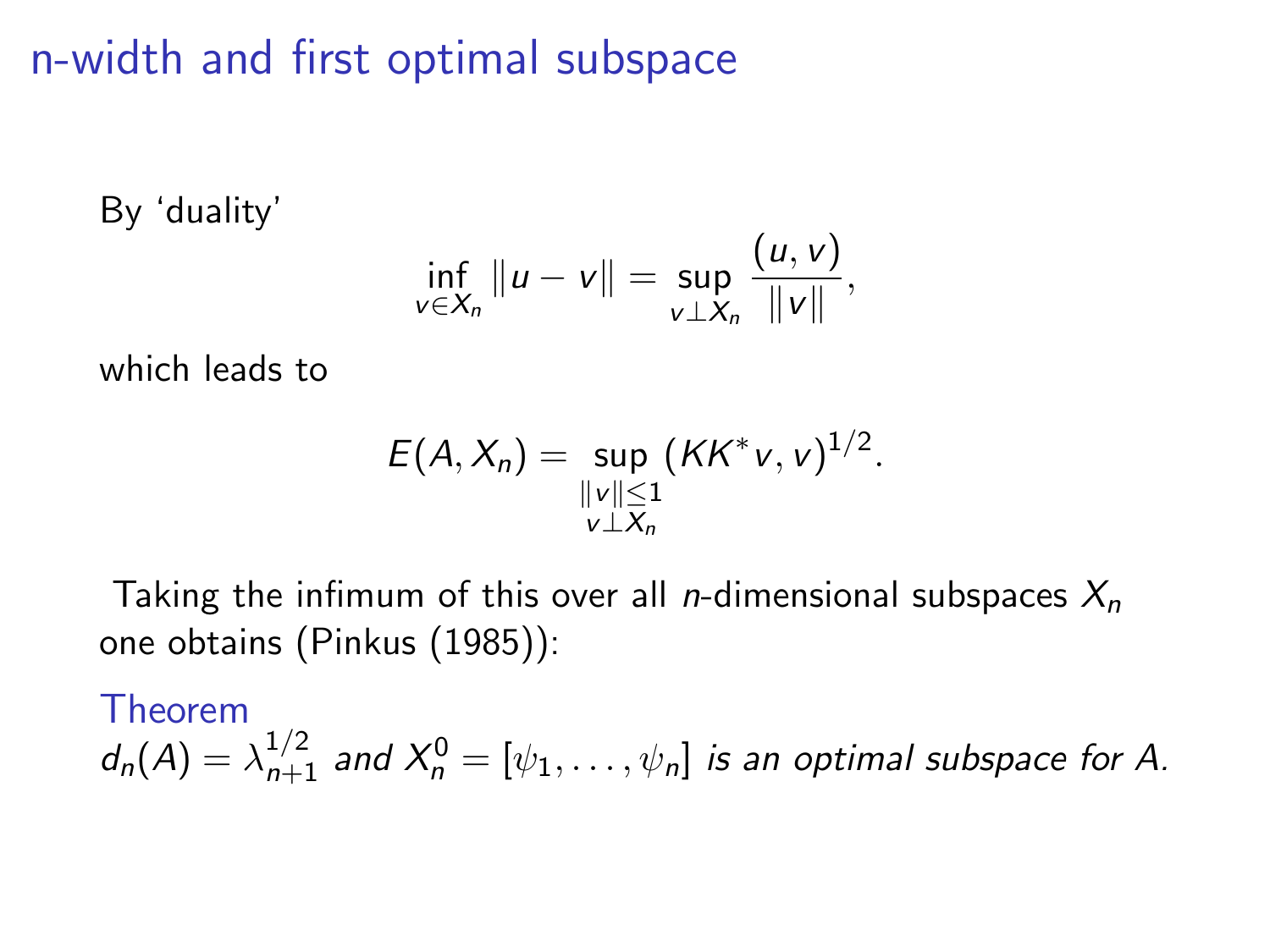### Totally positive kernels

The kernel  $K(x, y)$  is totally positive if

$$
K\begin{pmatrix}x_1,\ldots,x_n\\y_1,\ldots,y_n\end{pmatrix}=\det(K(x_i,y_j))_{i,j=1}^n\geq 0,
$$

for all  $0 \le x_1 < x_2 < \cdots < x_n \le 1$ ,  $0 \le y_1 < y_2 < \cdots < y_n \le 1$ and  $n = 1, 2, ...$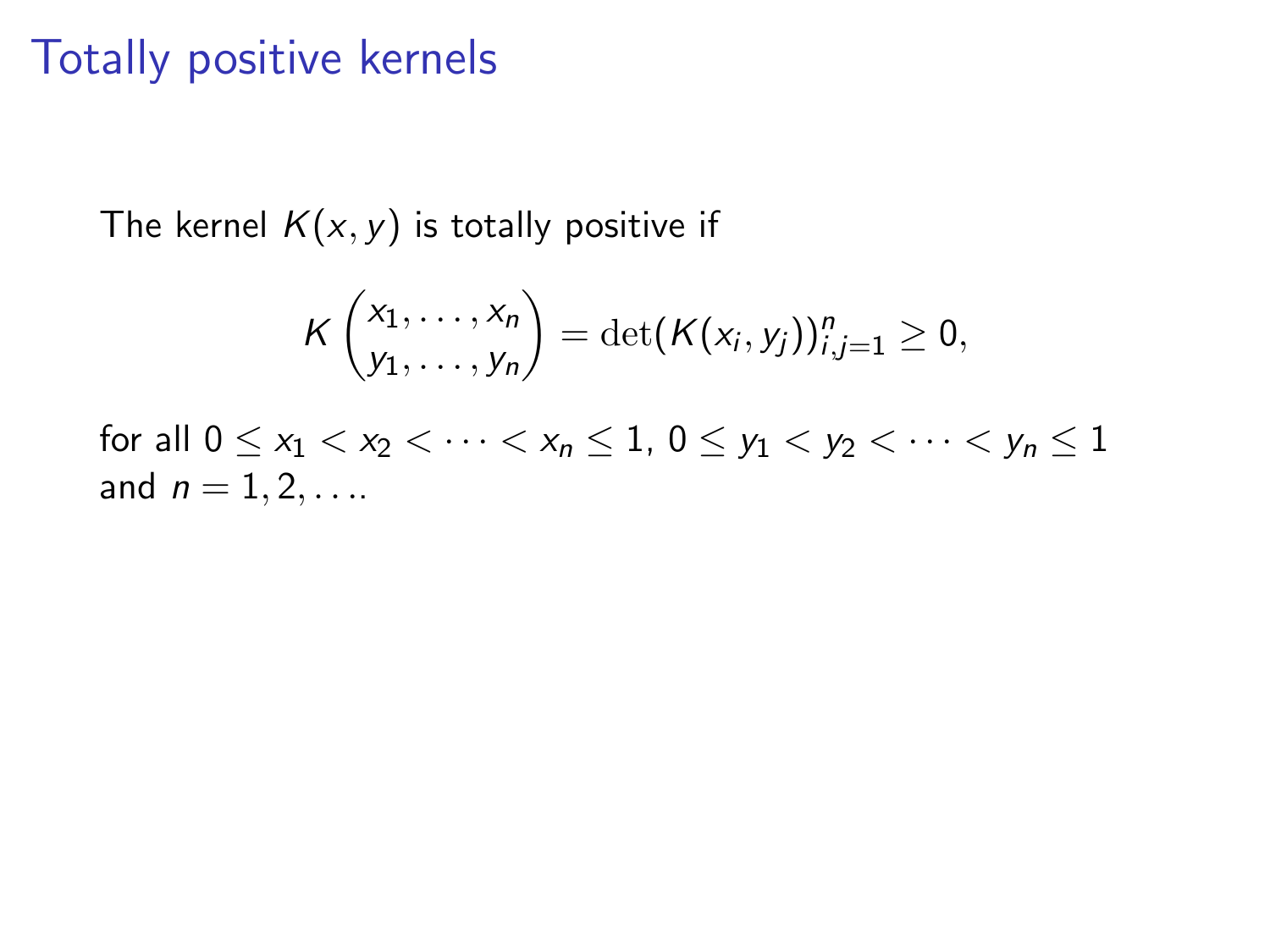### Totally positive kernels

The kernel  $K(x, y)$  is totally positive if

$$
K\begin{pmatrix}x_1,\ldots,x_n\\y_1,\ldots,y_n\end{pmatrix}=\det(K(x_i,y_j))_{i,j=1}^n\geq 0,
$$

for all  $0 \le x_1 < x_2 < \cdots < x_n \le 1$ ,  $0 \le y_1 < y_2 < \cdots < y_n < 1$ and  $n = 1, 2, ...$ We will call  $K(x, y)$  nondegenerate if

$$
\dim[K(\cdot, y_1), \dots, K(\cdot, y_n)] = \dim[K(x_1, \cdot), \dots, K(x_n, \cdot)] = n,
$$
  
for all  $0 < x_1 < x_2 < \dots < x_n < 1$ ,  $0 < y_1 < y_2 < \dots < y_n < 1$   
and  $n = 1, 2, \dots$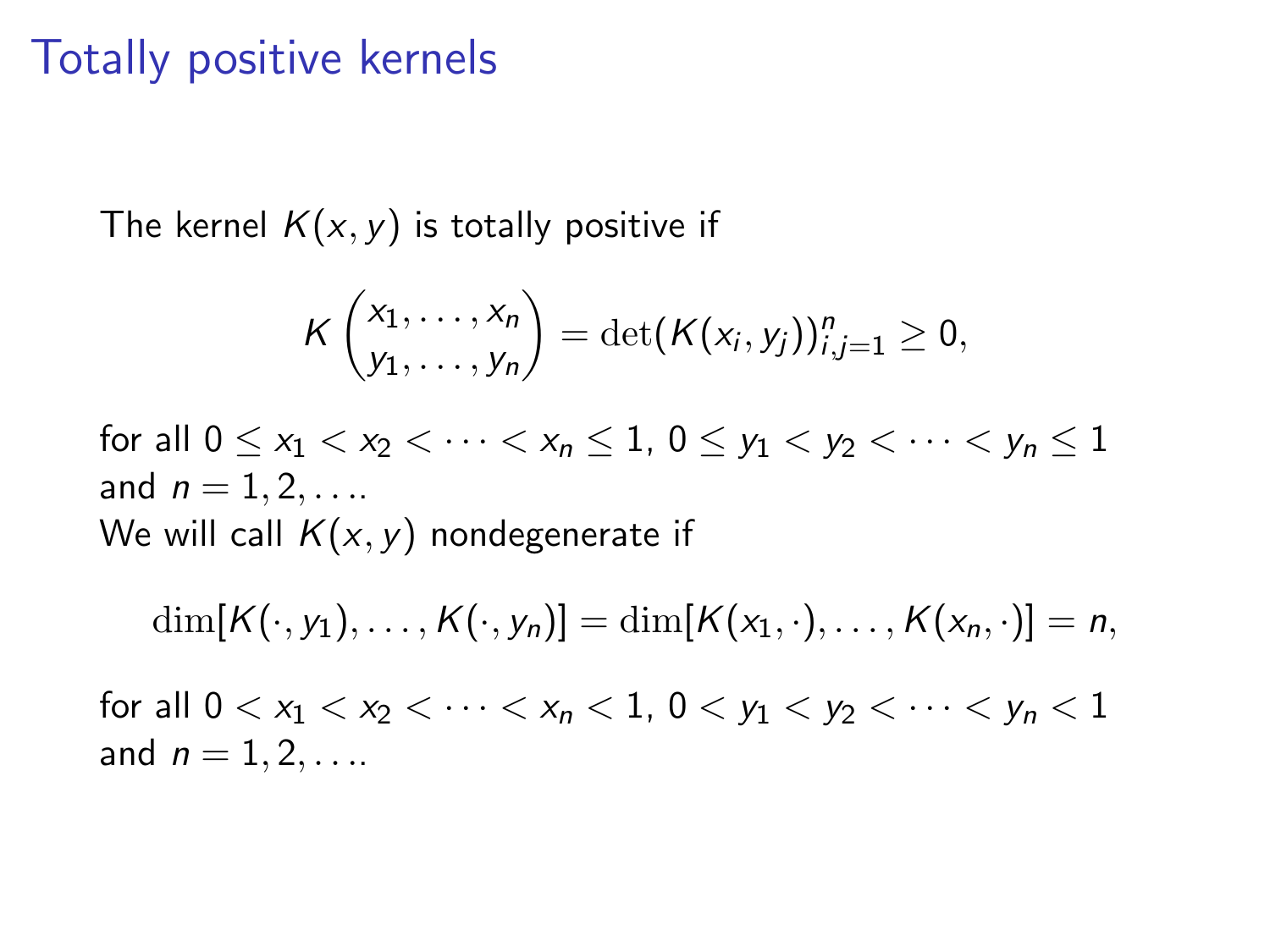If K is NTP (nondegenerate totally positive) then, by a theorem of Kellogg (1918),  $\lambda_1 > \lambda_2 > \cdots > \lambda_n > \cdots > 0$ , and the eigenfunctions  $\phi_{n+1}$  and  $\psi_{n+1}$  have exactly *n* simple zeros in (0, 1),

$$
\phi_{n+1}(\xi_j) = \psi_{n+1}(\eta_j) = 0, \quad j = 1, 2, ..., n,
$$

 $0 < \xi_1 < \xi_2 < \cdots < \xi_n < 1, \qquad 0 < \eta_1 < \eta_2 < \cdots < \eta_n < 1.$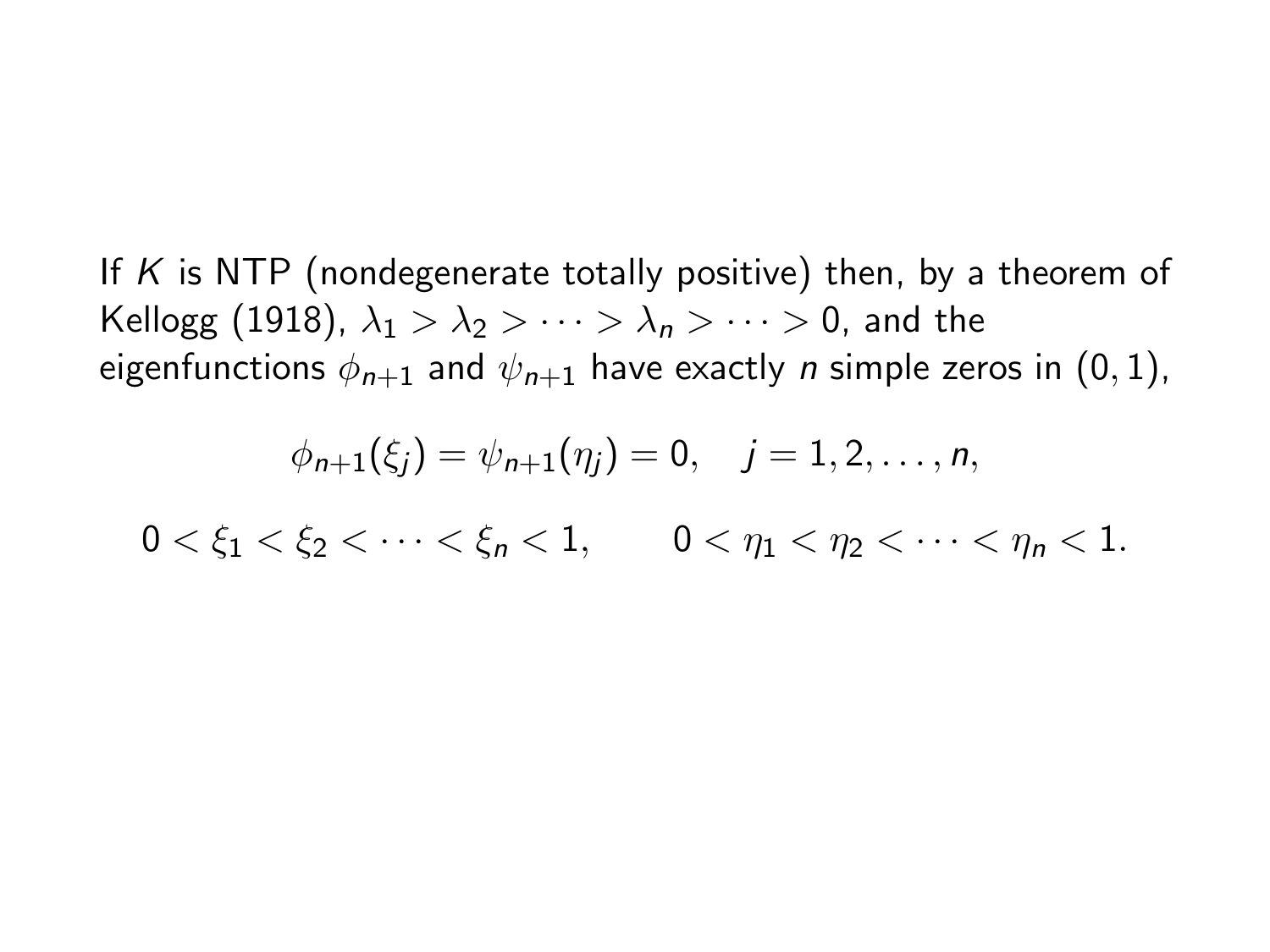# Optimal subspaces of Melkman and Micchelli

Melkman and Micchelli (1978) showed

Theorem If  $K(x, y)$  is an NTP kernel, then

$$
X_n^1 = [K(\cdot,\xi_1),\ldots,K(\cdot,\xi_n)]
$$

and

$$
X_n^2 = [(KK^*)(\cdot, \eta_1), \ldots, (KK^*)(\cdot, \eta_n)]
$$

are also optimal subspaces for A.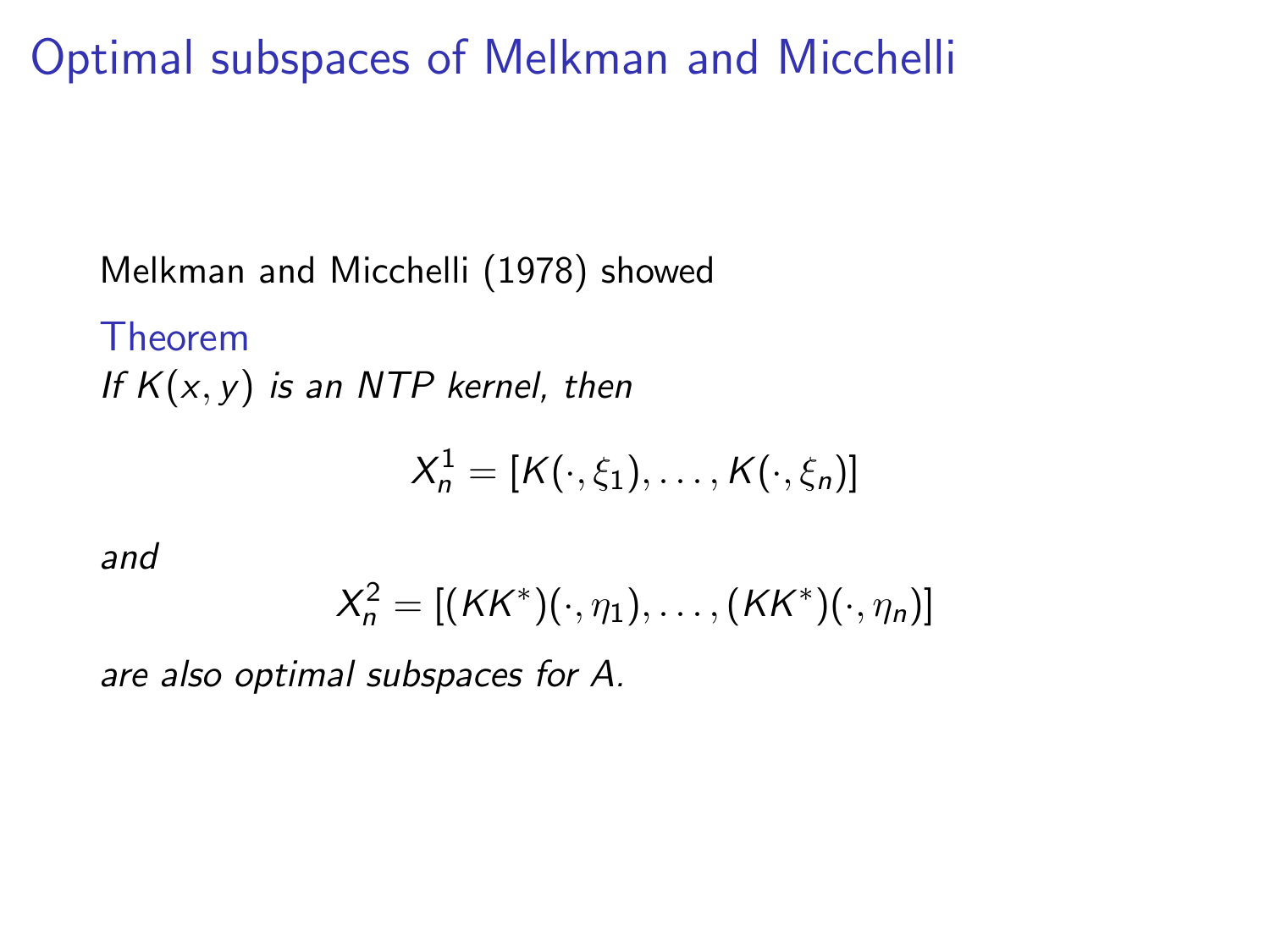# Further optimal subspaces

Let

$$
A^* := \{K^*f : \|f\| \le 1\}.
$$

Our idea is:

Lemma

For any n-dimensional subspace  $X_n$ ,

 $E(A, K(X_n)) \leq E(A^*, X_n).$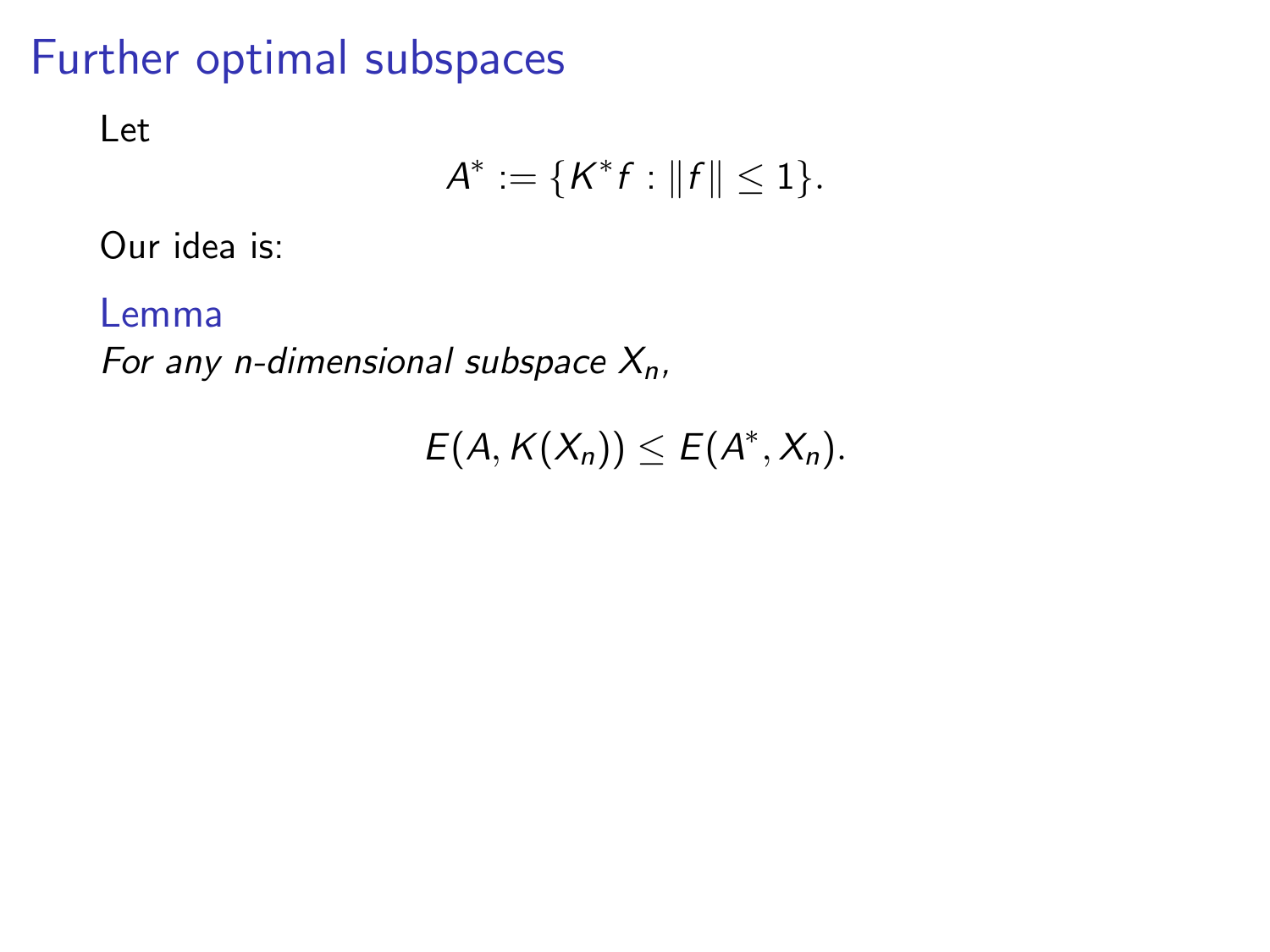# Further optimal subspaces

Let

$$
A^* := \{K^*f : \|f\| \le 1\}.
$$

Our idea is:

Lemma

For any n-dimensional subspace  $X_n$ ,

```
E(A, K(X_n)) \leq E(A^*, X_n).
```
Proof:

$$
E(A, K(X_n)) \le \sup_{\|f\| \le 1} \|(K - KP_n)f\|
$$
  
=  $\sup_{\|f\| \le 1} \|(K^* - P_nK^*)f\| = E(A^*, X_n).$ 

Since  $d_n(A^*) = d_n(A)$ , it follows that if  $X_n$  is optimal for  $A^*$  then  $K(X_n)$  is optimal for A.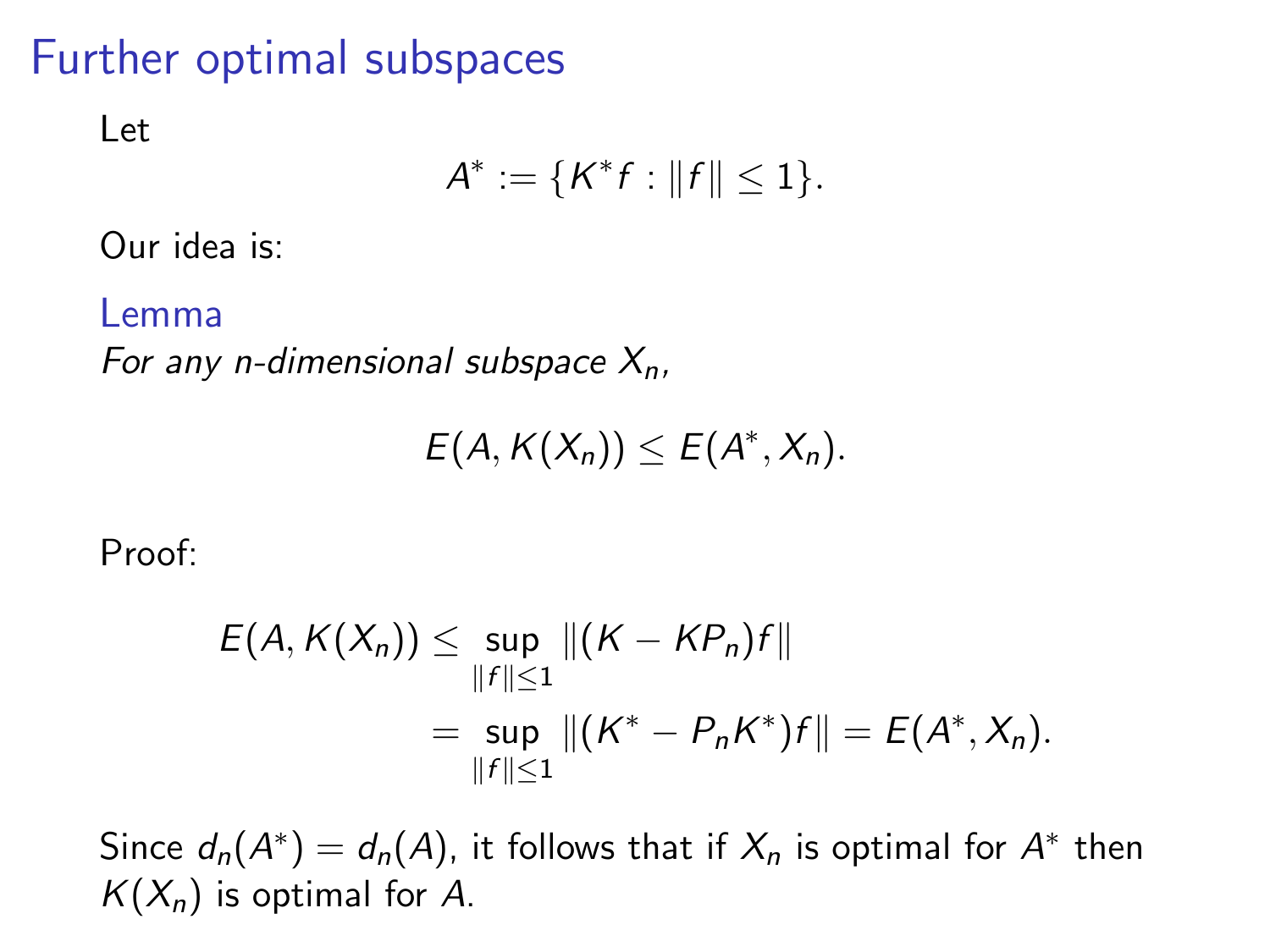Example. Since  $X_n^1$  is optimal for A, by reversing the roles of K and  $K^*$ ,

$$
(X_n^1)^* := [K^*(\eta_1,\cdot),\ldots,K^*(\eta_n,\cdot)]
$$

is optimal for  $A^*$ . So by the lemma,  $K((X_n^1)^*) = X_n^2$  is optimal for A.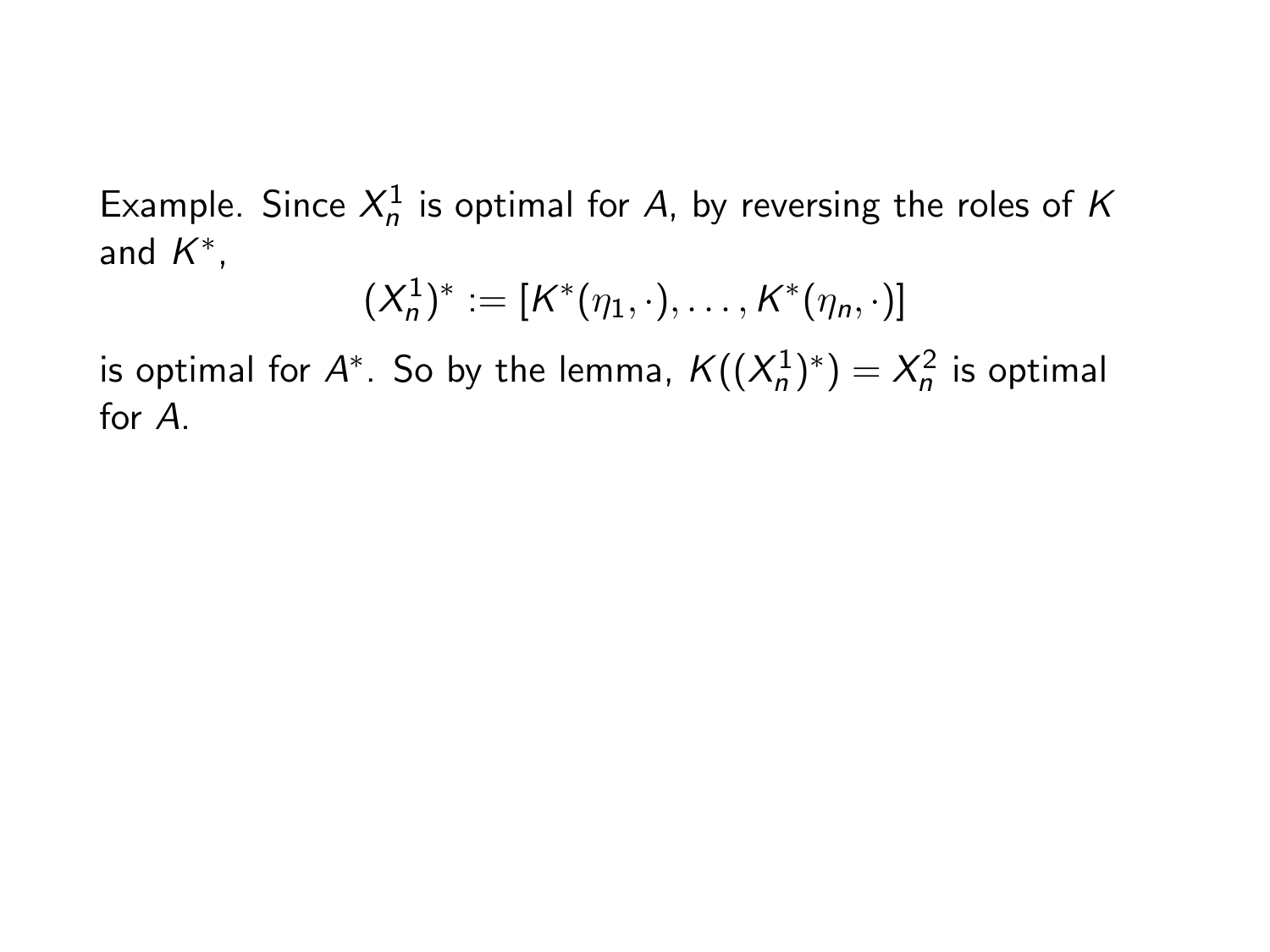Example. Since  $X_n^1$  is optimal for A, by reversing the roles of K and  $K^*$ ,

$$
(X_n^1)^* := [K^*(\eta_1,\cdot),\ldots,K^*(\eta_n,\cdot)]
$$

is optimal for  $A^*$ . So by the lemma,  $K((X_n^1)^*) = X_n^2$  is optimal for A.

Applying the lemma twice gives

$$
E(A, KK^*(X_n)) \leq E(A, X_n),
$$

and so if  $X_n$  is optimal for A,  $\mathcal{K}\mathcal{K}^*(X_n)$  is also optimal for A.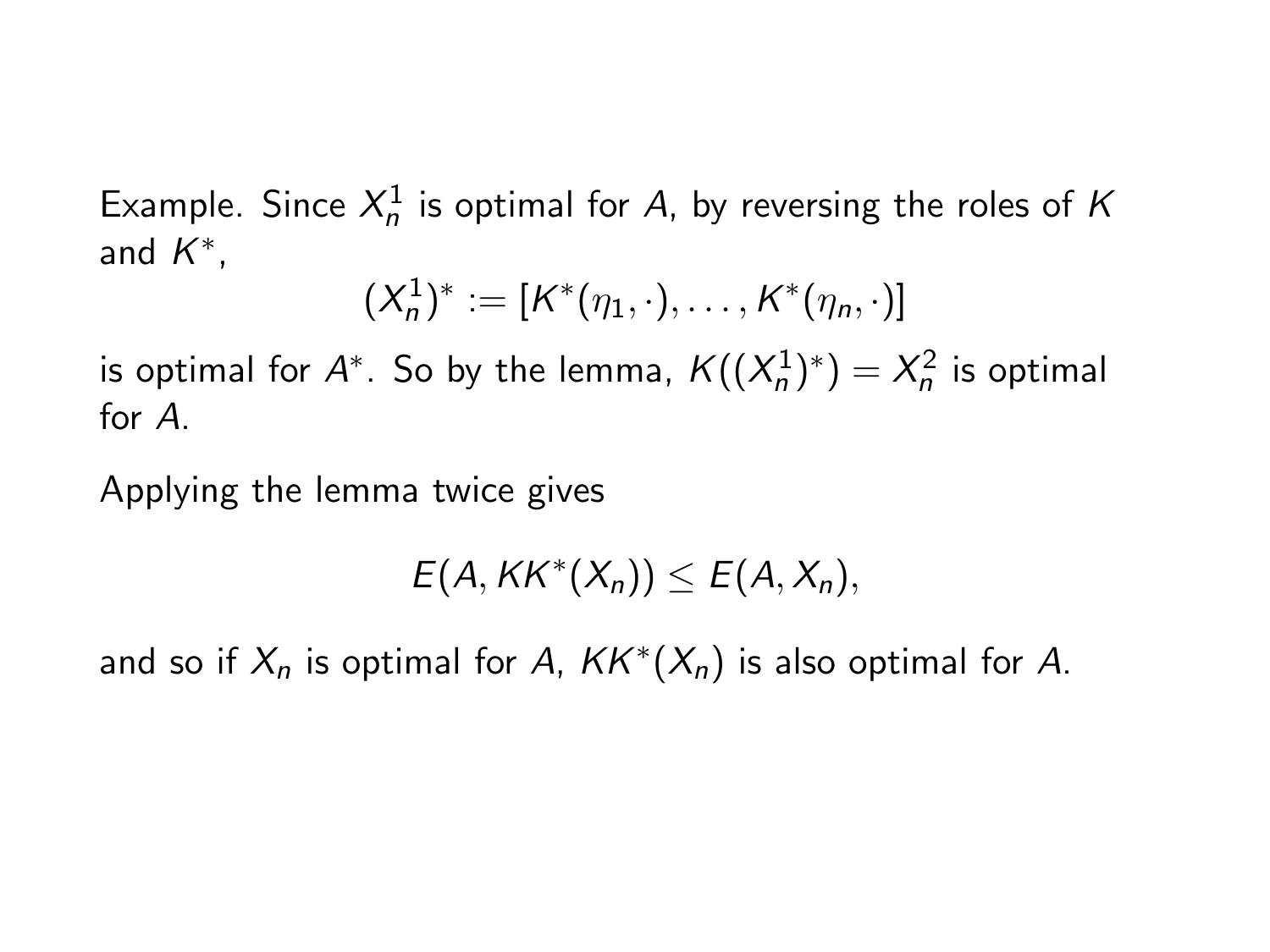Applying either the lemma recursively, or the double step recursively, we obtain

Theorem If K is NTP, then for  $l = 1, 2, 3, \ldots$ ,

$$
(KK^*)^l(X_n^1) = [(KK^*)^l K(\cdot, \xi_1), \ldots, (KK^*)^l K(\cdot, \xi_n)]
$$

and

$$
(KK^*)^l(X_n^2) = [(KK^*)^{l+1}(\cdot, \eta_1), \ldots, (KK^*)^{l+1}(\cdot, \eta_n)]
$$

are optimal subspaces for the n-width of A.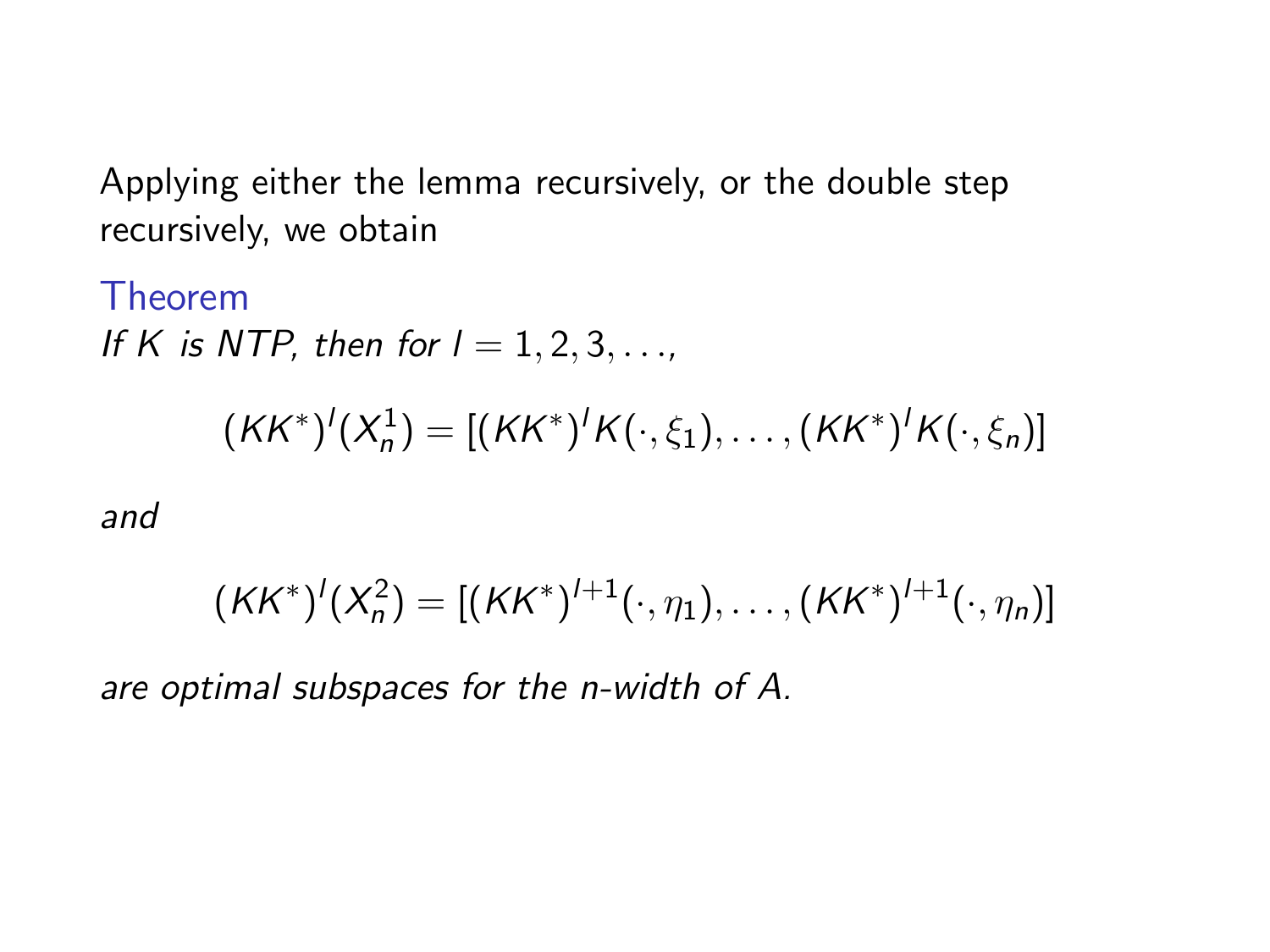# Back to  $H'$

Recall that  $A_0^2 = \{ Kf : ||f|| \leq 1 \}$ , where

$$
K(x,y) = \begin{cases} x(1-y) & x \leq y; \\ y(1-x) & x \geq y, \end{cases}
$$

Then  $\mathcal{K}^*\mathcal{K}=\mathcal{K}\mathcal{K}^*$  has eigenvalues  $1/(k\pi)^4$  and eigenfunctions sin  $k\pi x$ ,  $k = 1, 2, \ldots$ , and so  $\xi_i = \eta_i = j/(n + 1)$ ,  $j = 1, \ldots, n$ .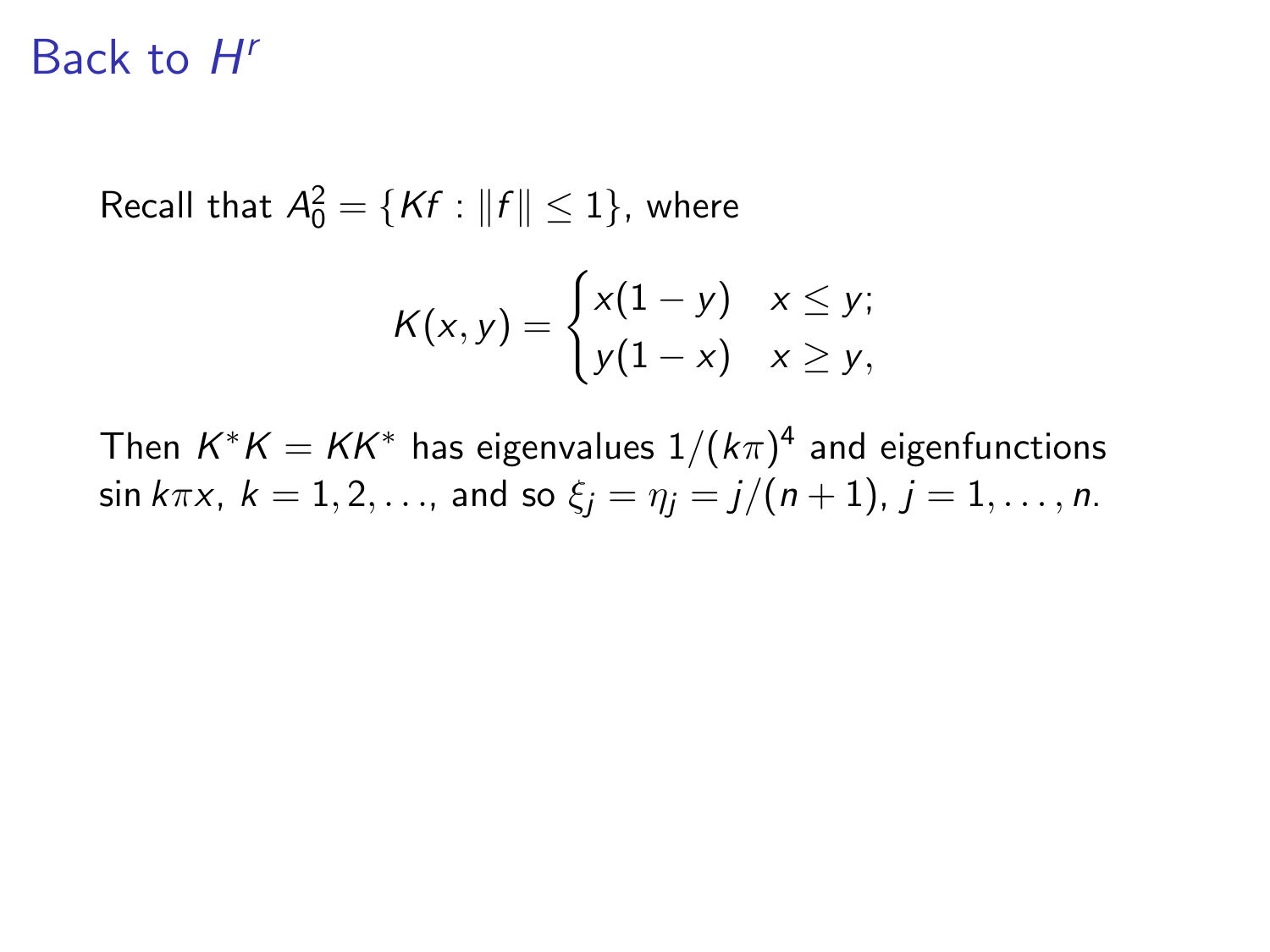# Back to  $H'$

Recall that  $A_0^2 = \{ Kf : ||f|| \leq 1 \}$ , where

$$
K(x,y) = \begin{cases} x(1-y) & x \leq y; \\ y(1-x) & x \geq y, \end{cases}
$$

Then  $\mathcal{K}^*\mathcal{K}=\mathcal{K}\mathcal{K}^*$  has eigenvalues  $1/(k\pi)^4$  and eigenfunctions sin  $k\pi x$ ,  $k = 1, 2, \ldots$ , and so  $\xi_i = \eta_i = j/(n + 1)$ ,  $j = 1, \ldots, n$ . So

$$
\begin{aligned}\nX_n^1 &= \{ s \in S_{1,\xi} : & s(0) &= s(1) = 0 \} \\
X_n^2 &= \{ s \in S_{3,\xi} : & s(0) &= s(1) = 0, \ s''(0) = s''(1) = 0 \} \\
X_n^3 &= \dots\n\end{aligned}
$$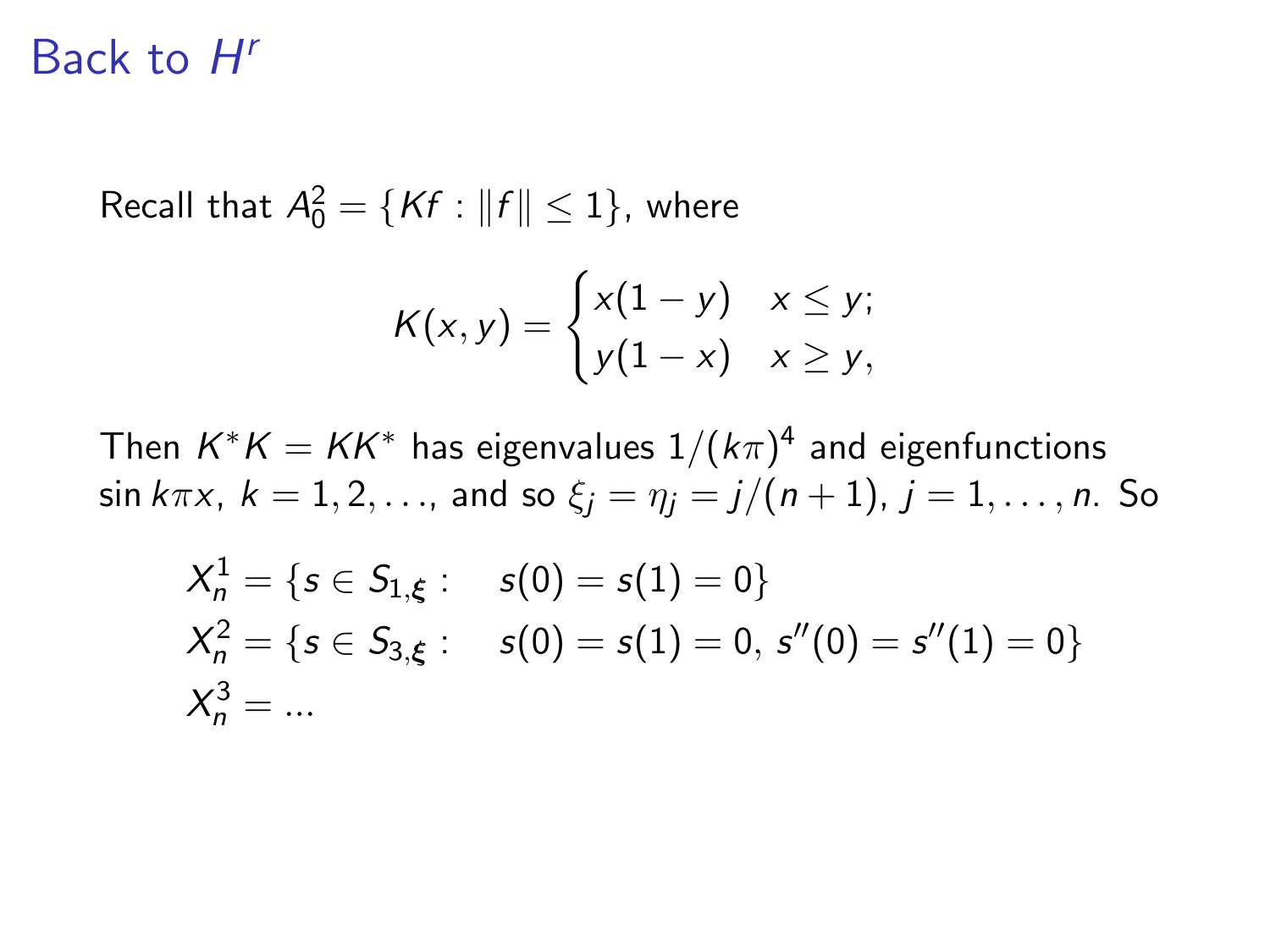Recall that

$$
A^r = \left\{ \sum_{i=0}^{r-1} a_i x^i + Kf(x) : a_i \in \mathbb{R}, ||f|| \leq 1 \right\}
$$

where

$$
K(x,y) = \frac{1}{(r-1)!}(x-y)^{r-1}_{+}.
$$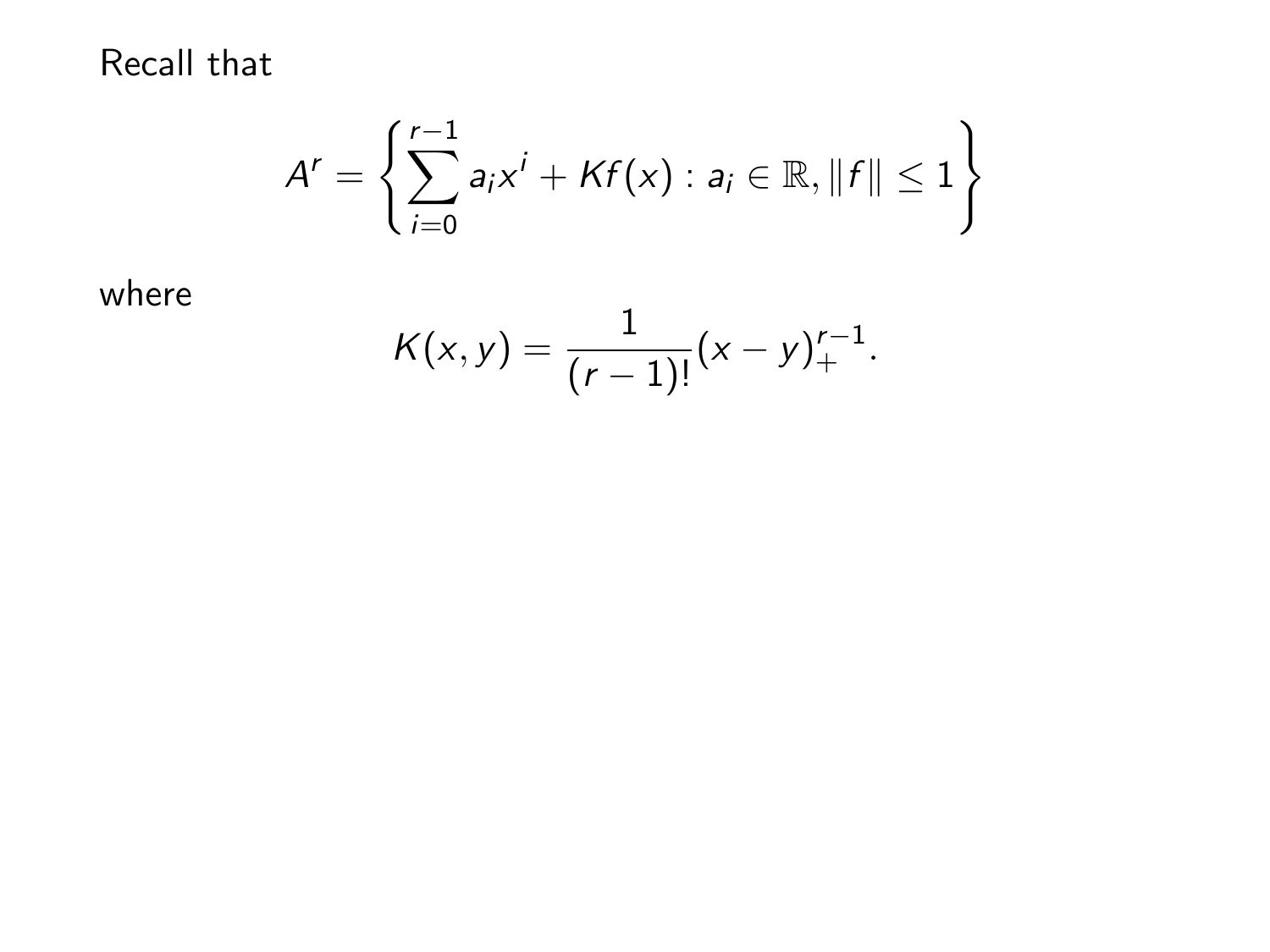Recall that

$$
A^r = \left\{ \sum_{i=0}^{r-1} a_i x^i + Kf(x) : a_i \in \mathbb{R}, ||f|| \leq 1 \right\}
$$

where

$$
K(x,y) = \frac{1}{(r-1)!}(x-y)^{r-1}_{+}.
$$

To obtain the n-width and optimal subspaces we must first define

$$
K_r=(I-Q_r)K,
$$

where  $Q_r$  is the orthogonal projection onto

$$
\Pi_r = [x^i : i = 0, 1, \dots r - 1].
$$

Then we work with the eigenvalues and eigenfunctions of  $K_r^*K_r$ and  $K_rK_r^*...$ Although  $K_r$  is not totally positive,  $K_r^*K_r$  is.